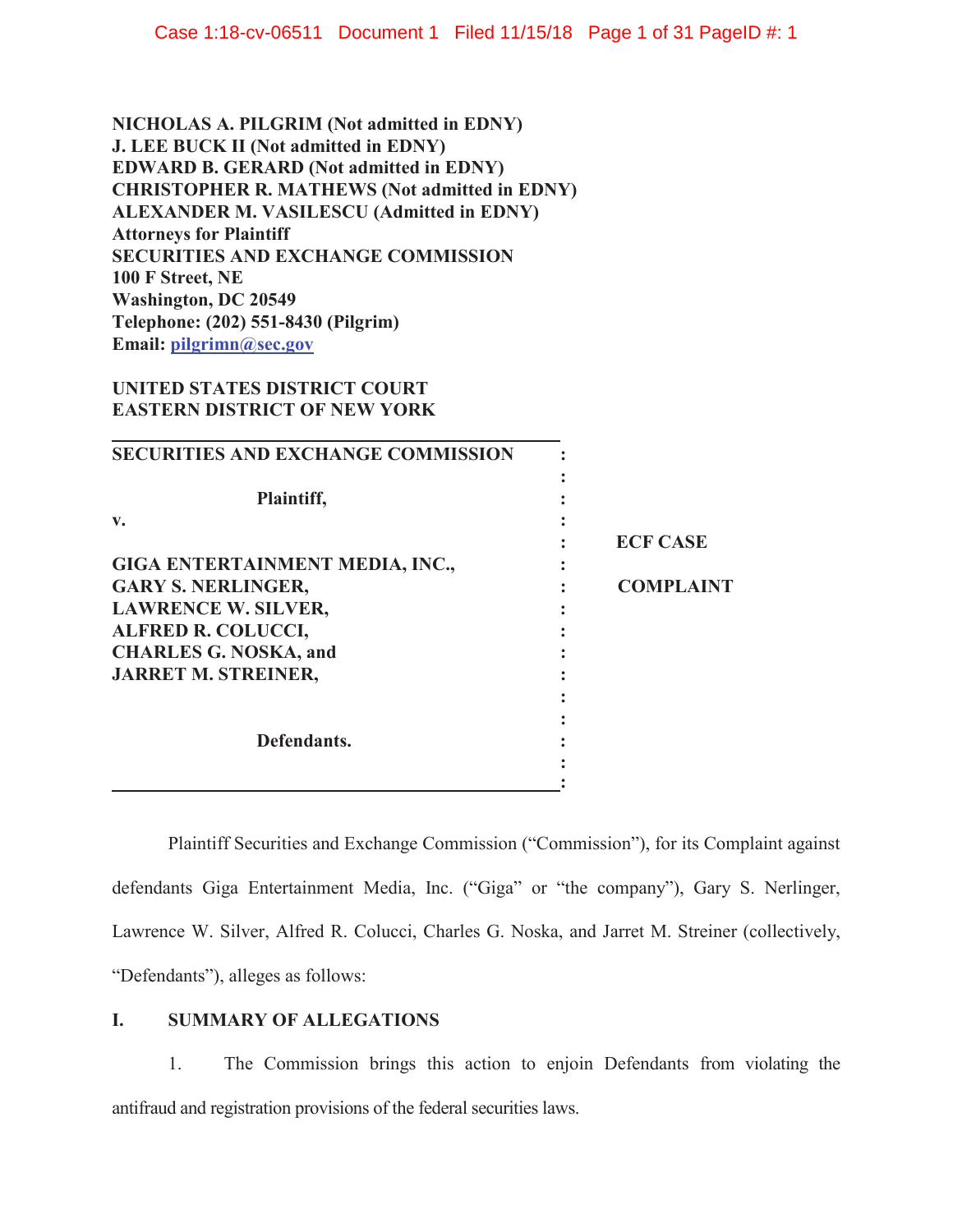#### Case 1:18-cv-06511 Document 1 Filed 11/15/18 Page 2 of 31 PageID #: 2

2. Between June 2012 and June 2017 (the "Relevant Period"), Giga, Nerlinger, Silver, Colucci, and Noska perpetrated a fraudulent scheme to conceal Nerlinger's role as a control person of Giga for the purpose of hiding Nerlinger's prior criminal fraud conviction from third parties, including Giga's auditor, underwriter, and existing and potential investors.

 control person for Giga. Furthermore, the Control Group took steps to falsify key corporate 3. For example, Giga, under the direction of Nerlinger, Silver, Colucci, and Noska (the "Control Group"), solicited and sold securities with materials and statements that described the management of the company without disclosing that Nerlinger was a *de facto* officer of and documents in order to conceal Nerlinger's role. Additionally, Silver and Nerlinger lied when asked by the company's auditor and prospective underwriter, respectively, about Nerlinger's role with the company.

4. Beyond the fraudulent scheme described above, Giga, Nerlinger, Colucci, and Streiner also made material misstatements to existing and potential investors regarding the marketing campaign for SELFEO, the company's mobile device application ("app"). From May 2016 until early 2017, the company touted in its communications to investors and potential investors the growth of downloads of SELFEO and the high ranking the app achieved in the Apple iOS App Store ("App Store"). However, the company's failure to disclose that the vast majority of these downloads were generated via paid third-party "user acquisition" campaigns misled investors and potential investors about the success of SELFEO. Moreover, after Giga stopped running the user acquisition campaigns, the company and Streiner materially overstated the growth of SELFEO downloads and misled existing and potential investors about the app's growth trajectory throughout 2016. Colucci, in a communication to an investor, also materially overstated the number of downloads SELFEO had experienced.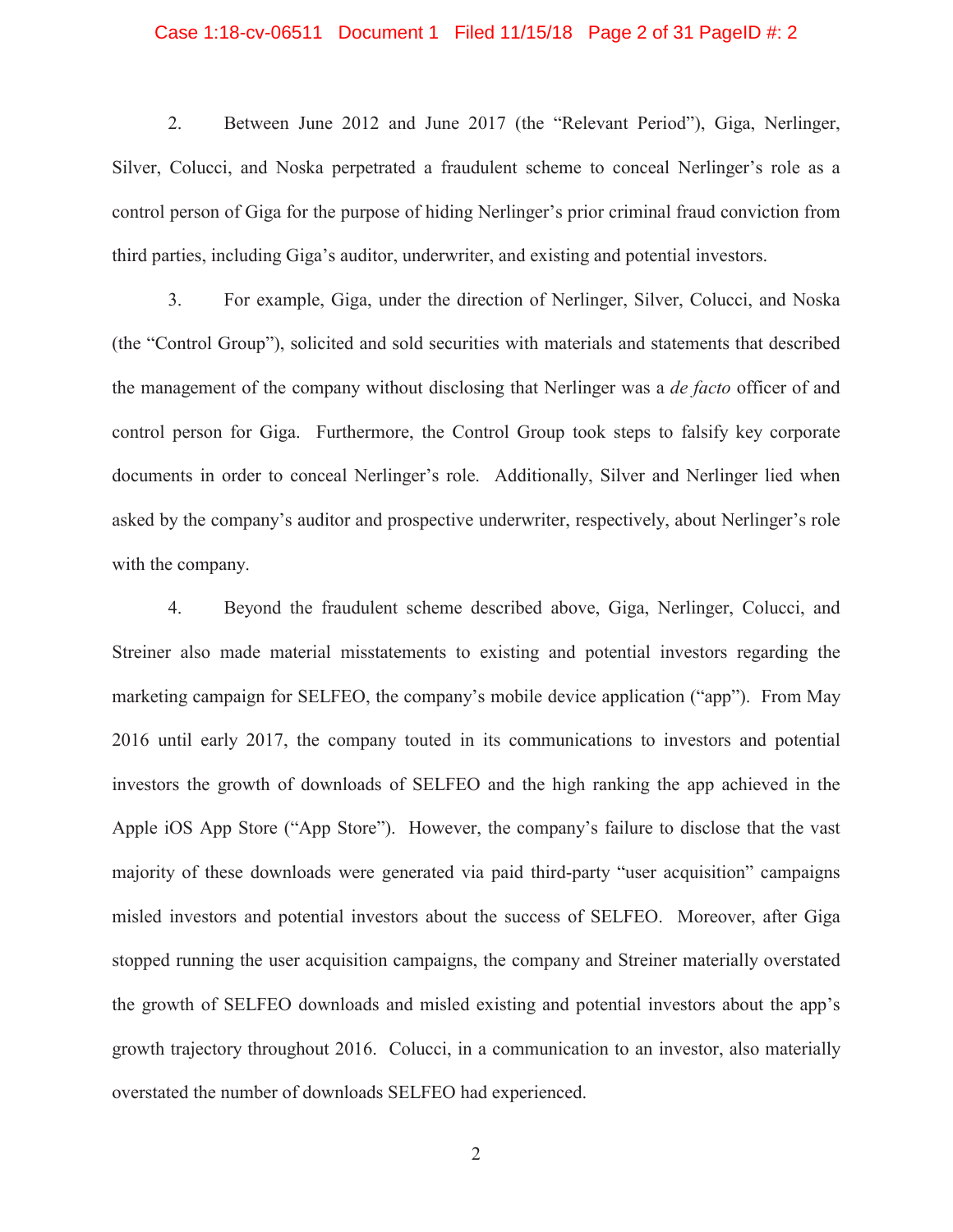#### Case 1:18-cv-06511 Document 1 Filed 11/15/18 Page 3 of 31 PageID #: 3

 misstatements to investors concerning a putative valuation of \$1 billion for the company, which 5. Furthermore, in May 2016, the company and Nerlinger made material had no basis in reality.

6. Finally, in November 2016, the company made material misstatements about the projected timeline for the filing of a Regulation A+ securities offering.

7. In addition to the fraudulent conduct described above, from at least July 2013 to the present, Giga has solicited investors and sold at least \$12,212,776 worth of securities to at least 299 individuals without complying with the applicable registration provisions of the securities laws.

### **II. VIOLATIONS AND RELIEF SOUGHT**

8. By virtue of the conduct alleged in this Complaint, Giga, Nerlinger, Silver, and Colucci violated Section 17(a) of the Securities Act of 1933 ("Securities Act"), 15 U.S.C. § 77q(a); Section 10(b) of the Securities Exchange Act of 1934 ("Exchange Act"), and Rule 10b-5 thereunder, 15 U.S.C. § 78j(b) and 17 C.F.R. § 240.10b-5. Noska violated Section 17(a) of the Securities Act, 15 U.S.C. § 77q(a); Section 10(b) of the Exchange Act, and Rules 10b-5(a) and (c) thereunder, 15 U.S.C. § 78j(b) and 17 C.F.R. §§ 240.10b-5(a) and (c). Streiner violated Section 17(a)(2) of the Securities Act, 15 U.S.C. § 77q(a)(2); Section 10(b) of the Exchange Act, and Rule 10b-5(b) thereunder, 15 U.S.C. § 78j(b) and 17 C.F.R. § 240.10b-5(b); and aided and abetted Giga's violations of Section 17(a)(2) of the Securities Act, 15 U.S.C. § 77q(a)(2); Section 10(b) of the Exchange Act, and Rule 10b-5(b) thereunder, 15 U.S.C. § 78j(b) and 17 C.F.R. § 240.10b-5(b). Additionally, Giga violated Sections 5(a) and 5(c) of the Securities Act, 15 U.S.C. §§ 77e(a) and 77e(c).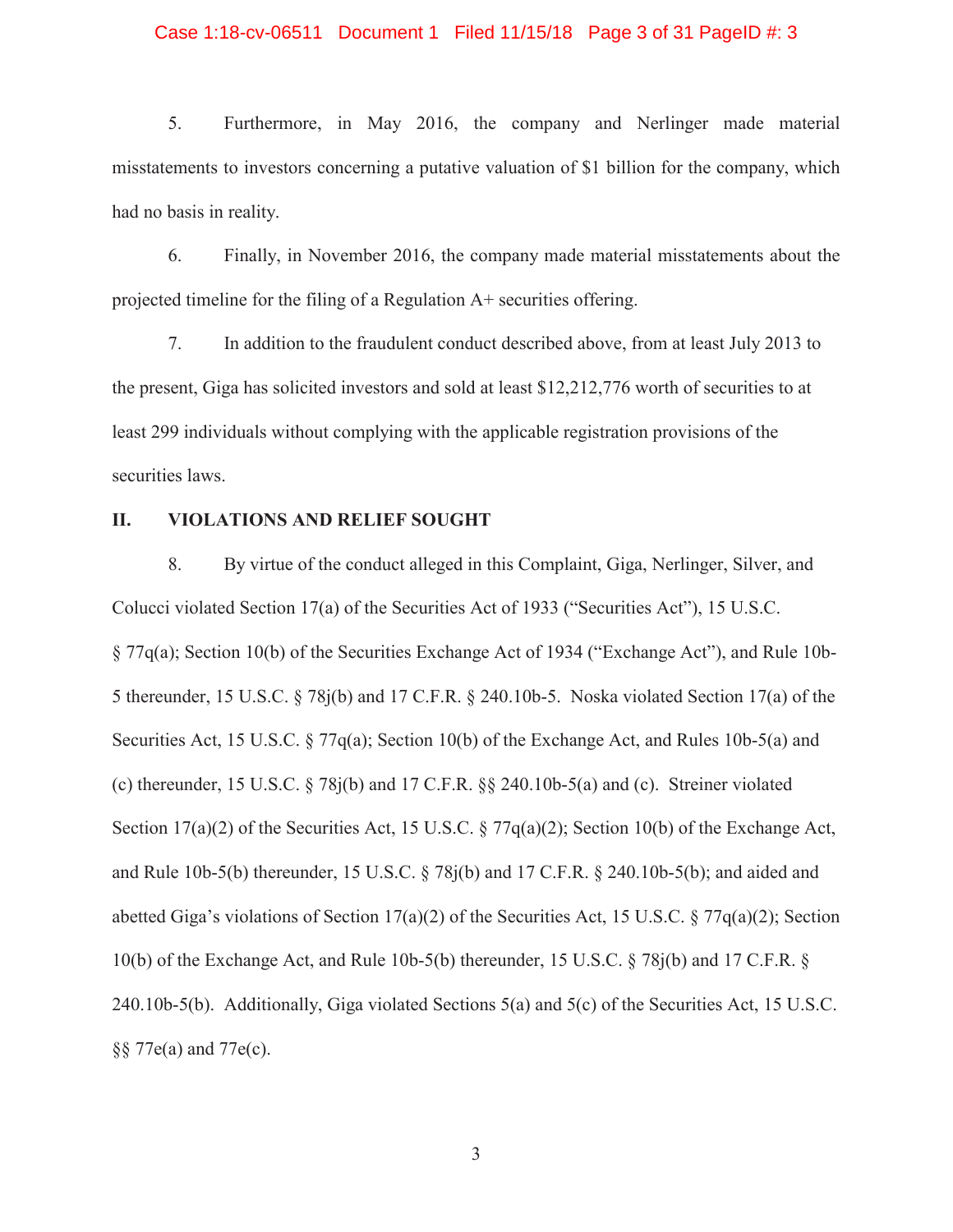#### Case 1:18-cv-06511 Document 1 Filed 11/15/18 Page 4 of 31 PageID #: 4

9. Unless restrained and enjoined, Defendants will again engage in the acts,

practices, transactions, and courses of business set forth in this Complaint, and in acts, practices, transactions, and courses of business of a similar type and object.

 10. The Commission therefore respectfully requests that the Court enter: (i) a laws; (ii) an order directing Nerlinger to pay disgorgement with prejudgment interest; and (iii) an permanent injunction restraining and enjoining Defendants from violating the federal securities order directing Nerlinger, Silver, Colucci, Noska, and Streiner to pay civil monetary penalties.

### **III. JURISDICTION AND VENUE**

11. The Court has jurisdiction over this action pursuant to Sections 20(b), 20(d), and 22(a) of the Securities Act, 15 U.S.C.  $\S$   $\frac{77t(b)}{77t(d)}$ , and  $\frac{77v(a)}{a}$ , and Sections 21(d) and 27 of the Exchange Act, 15 U.S.C. §§ 78u(d) and 78aa.

 business was in Lake Success, New York, which is within this District; Nerlinger, who acted as 12. The Court has personal jurisdiction over Defendants, and venue is proper in this District, because, among other things, throughout the Relevant Period, Giga's principal place of the primary control person of Giga, resides in this District; the company offered and sold securities to investors in this District; and a substantial part of the acts or omissions giving rise to the Commission's claims occurred in this District.

13. In connection with the conduct alleged in this Complaint, Defendants, directly and indirectly, singly or in concert with others, have made use of the means or instrumentalities of interstate commerce, the means or instruments of transportation or communication in interstate commerce, and of the mails.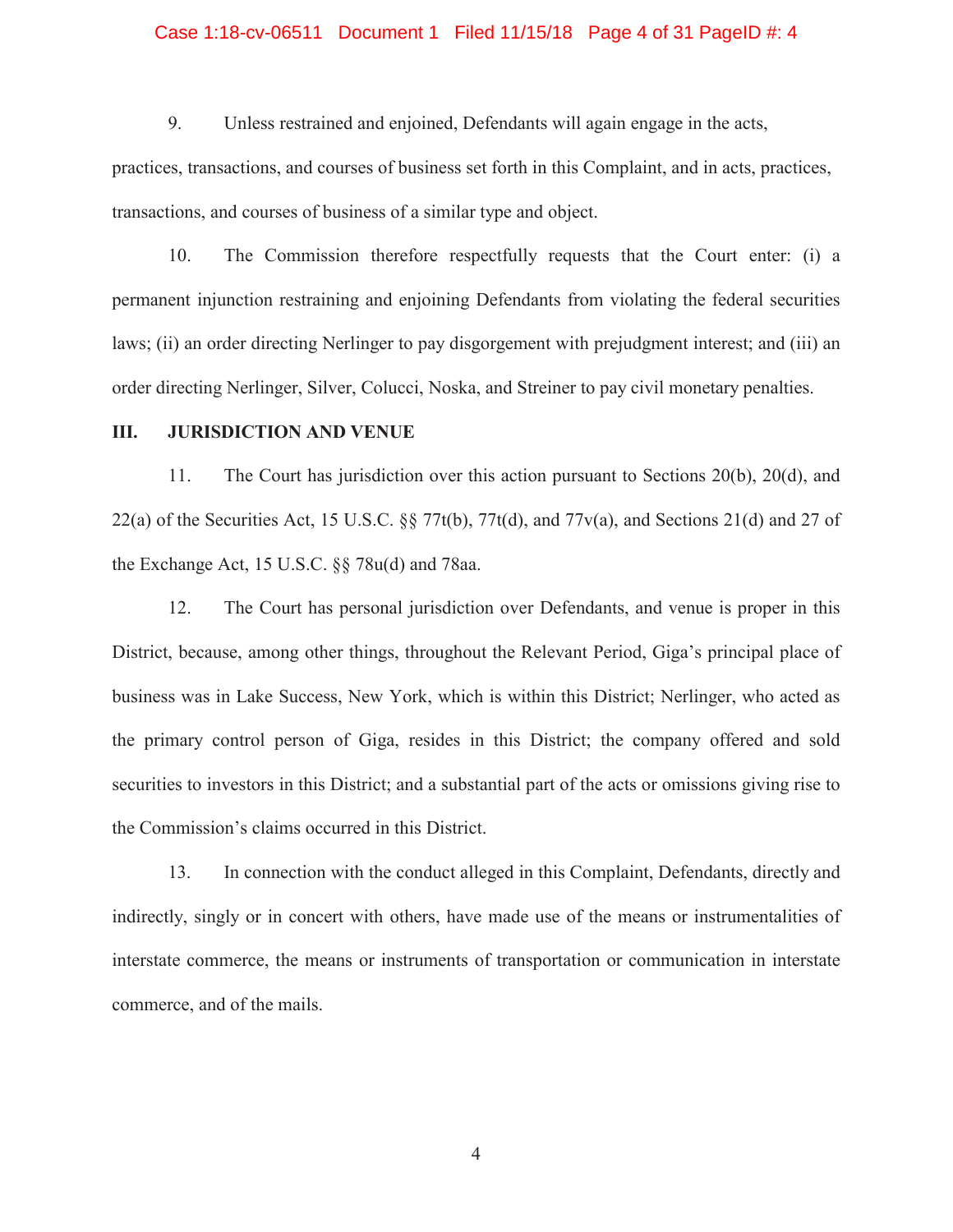# **IV. DEFENDANTS**

14. Giga Entertainment Media, Inc. is a Nevada corporation which was formed in or around May 24, 2012 as a successor entity to Digital Broadcast Corporation, Inc. ("DBC"). During the Relevant Period, its principal office was located in Lake Success, New York. Giga is engaged in the development of software to be used for the creation, consumption, and networking of digital content online, and its core product is a social media service which is brand named SELFEO.

 allocation of profits from commodities trading. He was sentenced to six months in prison and 15. Gary S. Nerlinger, age 60, resides in Nassau County, New York. During the Relevant Period he was a control person of Giga. In 1987, Nerlinger was found guilty of mail fraud and conspiracy to commit mail fraud for his role in a scheme involving the inappropriate released on or about June 8, 1989. Subsequently, he was part of a group that formed and managed DBC, a company which offered wireless cable services to customers. After DBC failed, the former DBC control group (which eventually included defendants Silver, Colucci, and Noska) led by Nerlinger formed Giga in 2012. Nerlinger was initially named Chief Executive Officer, President, and a director of Giga. However, the company retroactively removed him from these positions in order to keep Nerlinger out of its corporate records. Subsequently, during a brief period in 2015, Nerlinger served as the CEO of Giga, but he stepped down after an investor found out about Nerlinger's fraud conviction and withdrew his pledge to invest. From July 2017 until around June 2018, Nerlinger served as President of Giga. Notwithstanding the various changes in his title, throughout the Relevant Period, Nerlinger acted as the primary control person of Giga.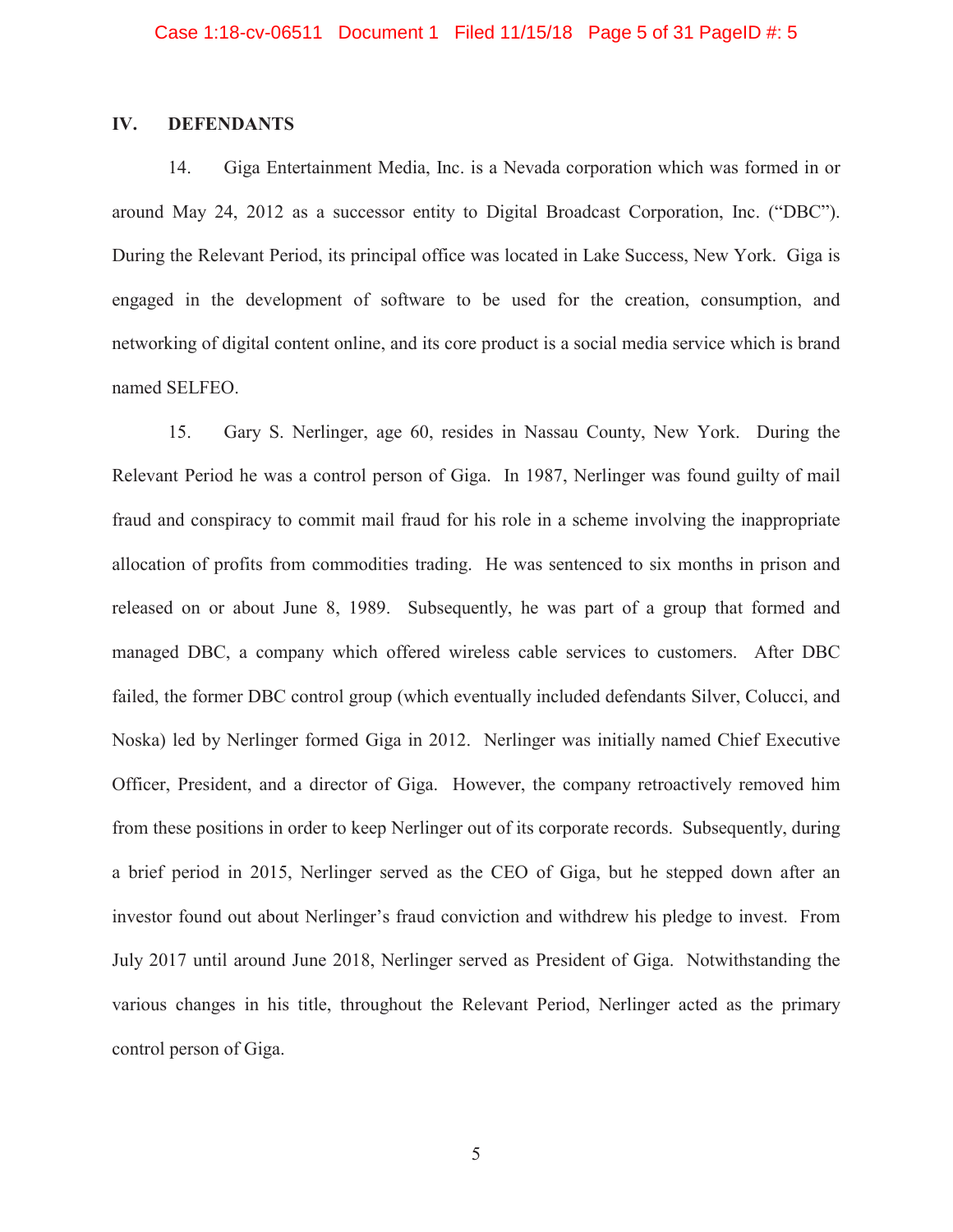#### Case 1:18-cv-06511 Document 1 Filed 11/15/18 Page 6 of 31 PageID #: 6

16. Lawrence W. Silver, age 76, resides in Walnut Creek, California. From the inception of Giga until around April 2018, Silver served as the Vice President of Administration, Secretary, and Treasurer of Giga. Prior to the formation of Giga, Silver served as Vice President of Administration and Chief Financial Officer of DBC.

17. Alfred R. Colucci, age 65, resides in Glenolden, Pennsylvania. From the inception of Giga until around April 2018, Colucci acted as Vice President of Systems Administration and was a director of Giga.

18. Charles G. Noska, age 75, resides in Red Hill, Pennsylvania. From around August 2012 until around April 2018, Noska served as a director of Giga and, at various points, as Liaison to the Investment Relations Committee and as Vice President of Logistic Integration.

19. Jarret M. Streiner, age 43, resides in Parkland, Florida. From November 2015 until February 2017, Streiner served as the nominal Chief Executive Officer of Giga. Despite his title, Streiner's responsibilities were limited to marketing. He took an active role in managing Giga's user acquisition effort, which is described in greater detail below.

### **V. FACTUAL BACKGROUND**

#### **A. Nerlinger's Criminal History**

20. From early 1982 until December 1983, a group of commodities brokers at First Commodity Corp. of Boston ("FCCB") used the firm's trade allocation process to disproportionally direct profitable trades to accounts owned or controlled by the scheme's participants. As part of the fraud, the participants created accounts in the names of relatives to circumvent the firm's rule against traders owning accounts at the firm. At some point, Nerlinger, who was working as a commodities salesman at FCCB, was informed of the scheme and invited to participate. He did so and created an account in August 1982 in the name of his then-fiancée.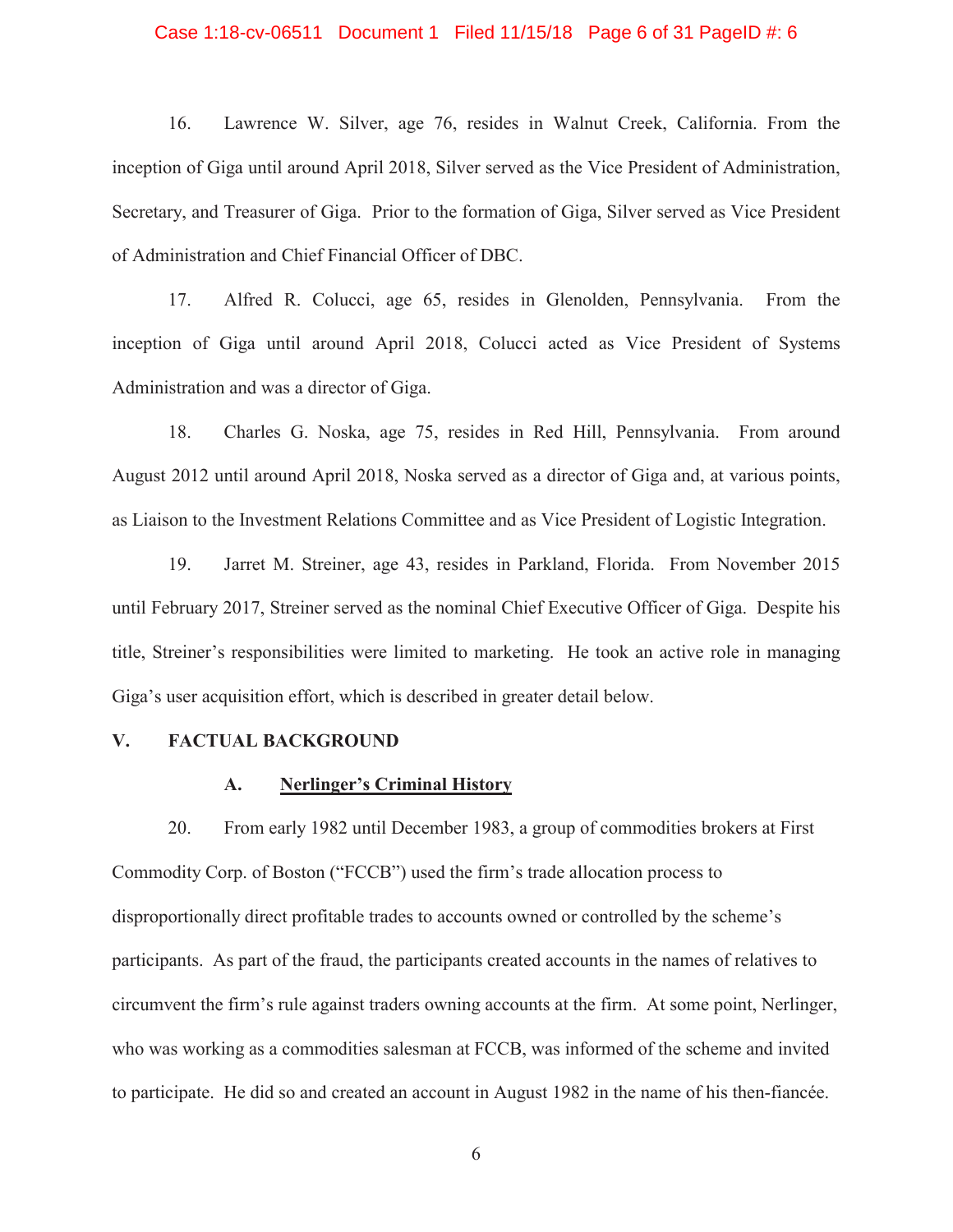#### Case 1:18-cv-06511 Document 1 Filed 11/15/18 Page 7 of 31 PageID #: 7

The account ultimately received approximately \$62,000 in diverted profits, which Nerlinger split equally with the scheme participants. Nerlinger left FCCB in March 1983, and the fraud was ultimately detected in December 1983. On or about December 22, 1987, Nerlinger was convicted by a jury of mail fraud and conspiracy to commit mail fraud and sentenced to six months in prison. He was released on or about June 8, 1989.

### **B. Formation of Giga**

21. As noted above, Nerlinger, Silver, Colucci, and Noska served as control persons at DBC, a company which provided cable television to customers in and around Roanoke, Virginia. After DBC closed in or about 2009, the Control Group formed Giga to shift DBC's business to a different model—specifically to broadcast television cable programming over the internet. On or about May 24, 2012, Silver incorporated Giga in Nevada. As reflected by the first version of the meeting minutes, on June 1, 2012, Giga held its initial Board meeting at which Silver, Nerlinger, and Colucci were appointed as directors, Nerlinger as president and CEO, Colucci as vice president, and Silver as secretary/treasurer. As discussed below, these minutes were subsequently doctored as part of the company's fraudulent scheme to hide Nerlinger's role as a control person at Giga.

### **C. Nerlinger Ran and Managed Giga as an Undisclosed Control Person**

22. From 2012 to 2018, Nerlinger was the dominant figure at Giga. He acted as the *de facto* CEO running the day-to-day operations of the company. He was involved in managing every aspect of the company, including in the areas of strategy, product development, marketing, financing, personnel, and investor communications.

23. After formation, out of convenience to Nerlinger, Giga leased office space at a location (in Lake Success, New York) close to his home in the Long Island area. He was the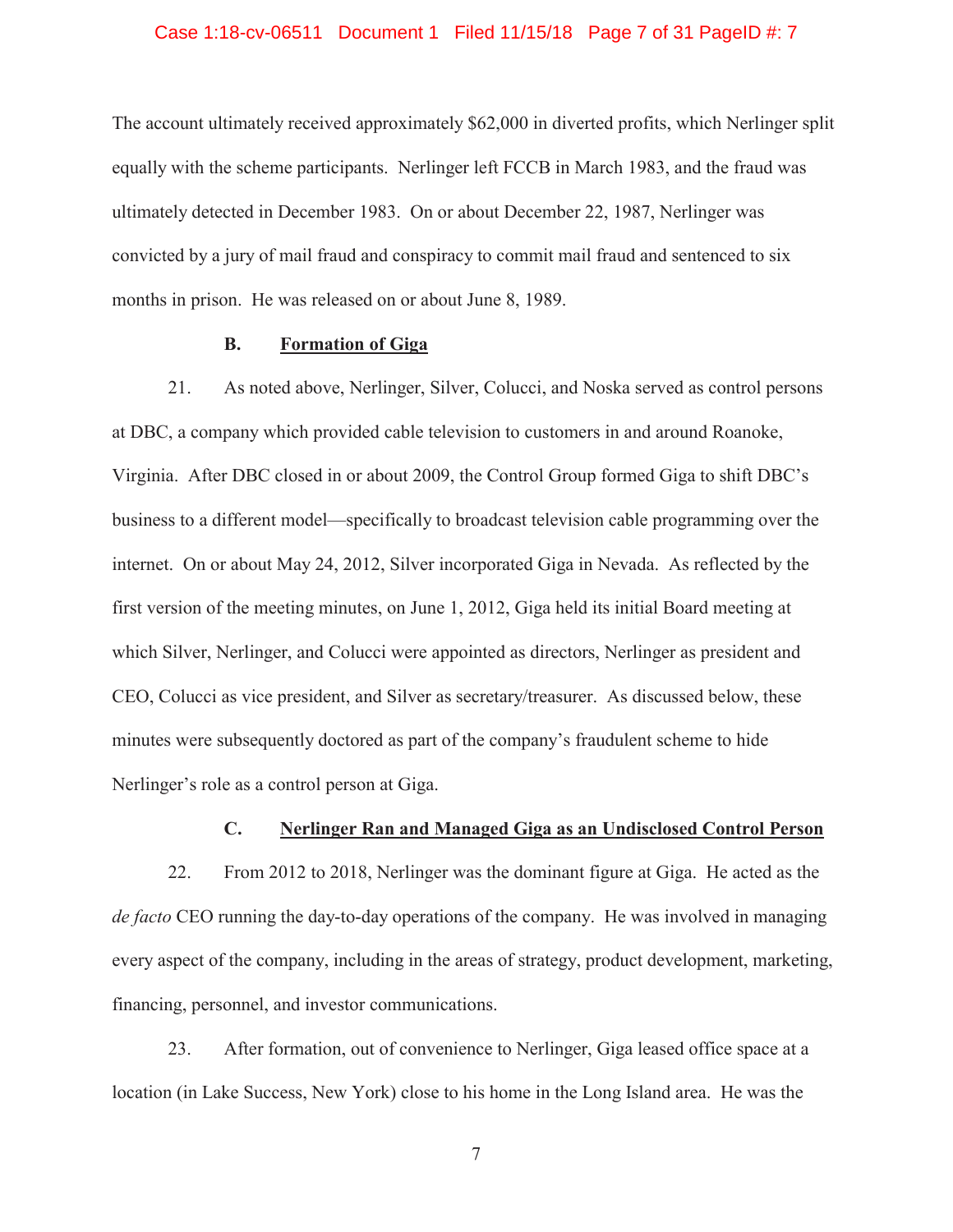#### Case 1:18-cv-06511 Document 1 Filed 11/15/18 Page 8 of 31 PageID #: 8

only member of the Control Group who resided near and regularly worked out of the Lake Success office, and he alone managed operations and oversaw the employees there.

24. From 2012 to 2018, Nerlinger was by far the highest paid person at Giga. In 2015 alone, he received compensation of approximately \$325,000, which was several multiples higher than the next highest paid person at Giga. At the end of 2015, Nerlinger entered into a "consulting" agreement with the company, which entitled him to receive annual compensation of \$120,000 (at least \$[239,807.16](https://239,807.16) less than he was actually paid). Even while serving as a "consultant," Nerlinger alone enjoyed unique corporate perks at Giga, which included using a corporate debit card, without any apparent restriction, to pay for personal expenses.

25. Except for limited periods of time (which are alleged herein), Nerlinger did not serve in a formal capacity at Giga during the Relevant Period. For the bulk of this period, the Control Group agreed to keep Nerlinger from having a formal titled position at the company out of concern that if Nerlinger were a named officer or director of Giga, potential investors would learn about his past criminal history and decline to invest.

26. As alluded to previously, Giga held its initial Board meeting on June 1, 2012, in which Silver, Nerlinger, and Colucci were appointed as directors, Nerlinger as president and CEO, Colucci as vice president, and Silver as secretary/treasurer. Nerlinger accepted his initial appointment, and a copy of the minutes was signed by all three individuals and faxed to the company's counsel on June 11, 2012.

27. At some point following the initial Board meeting, between June and August 2012, Giga hired an individual to serve as the CEO ("Nominal CEO #1). Rather than hold another Board meeting to remove Nerlinger as CEO and appoint Nominal CEO #1, the company fraudulently drafted a second version of the minutes for the initial June 1, 2012 meeting. This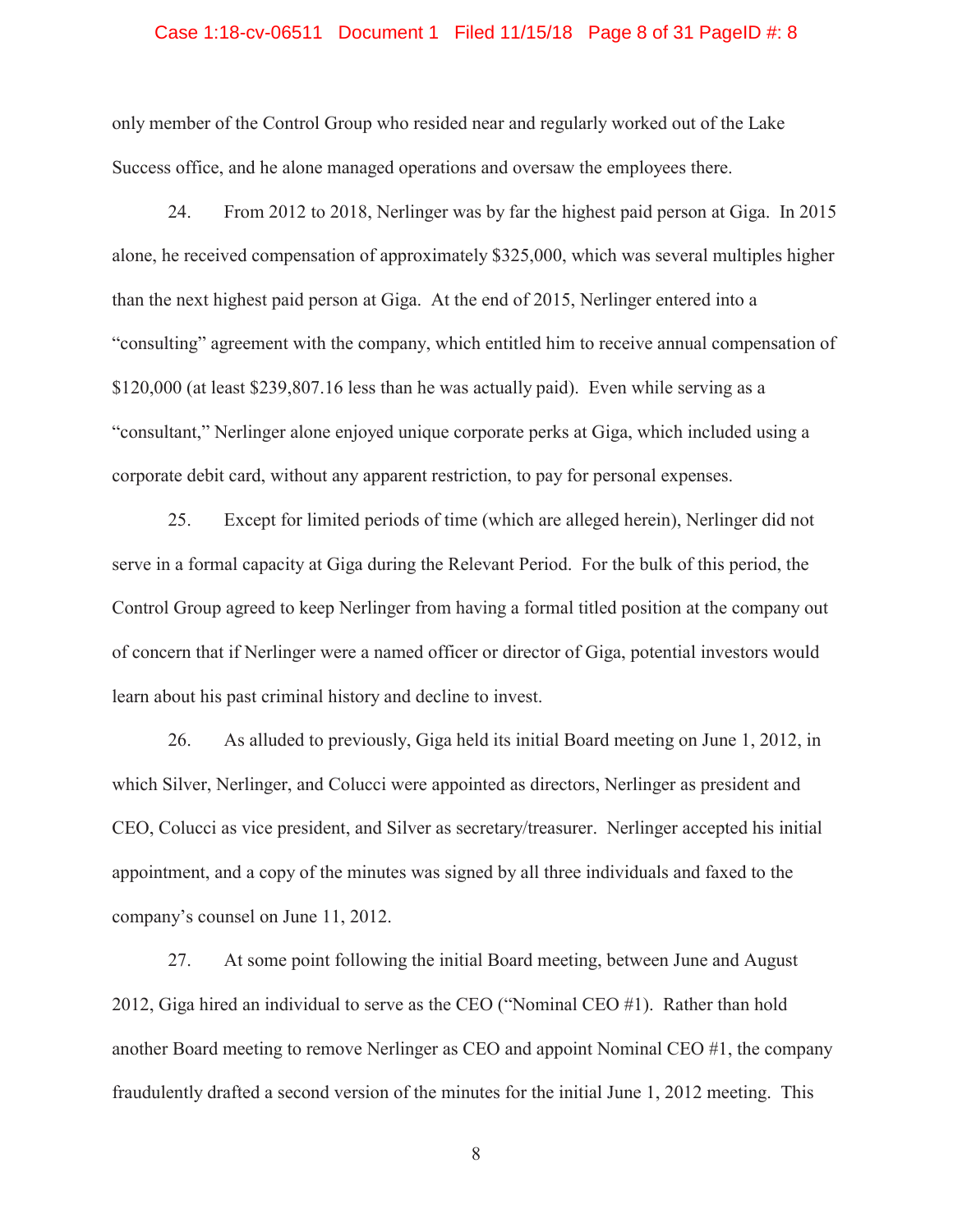#### Case 1:18-cv-06511 Document 1 Filed 11/15/18 Page 9 of 31 PageID #: 9

second version of the minutes, which scrubbed any reference to Nerlinger as President or CEO, stated that Nominal CEO #1 was appointed to be President and CEO at the June 1, 2012 Board meeting. In this fraudulent second version of the Board minutes, Silver, Nerlinger, and Colucci remained as named directors and each likewise signed their approval thereof despite knowing that the second version was materially misleading since Nerlinger, not Nominal CEO #1, had been appointed President and CEO at the initial June 1, 2012 meeting.

28. At no later than June 6, 2014, a third version of the minutes of the initial June 1, 2012 meeting was drafted. This third version named Nominal CEO #1 as President and CEO, but Silver and Colucci were named as the only Board members, and they alone signed it. Nerlinger was neither referenced at all in this third version of the minutes nor did he sign them.

29. Between 2012 and 2017, Nerlinger and Giga brought in a slate of largely figurehead CEOs to be the public face of the company without substantive management responsibilities. Each of these nominal CEOs worked remotely and either received no salary or were paid less than the agreed to amounts. Additionally, each seemed to serve at the whim of Nerlinger. Thus, when Nerlinger became displeased with Nominal CEO #1 and two subsequent nominal CEOs, all three were fired. As for Streiner, who became Giga's CEO in or about November 2015, Giga stopped paying him, which forced him to wind down his role and ultimately depart from the company in February 2017.

30. After Giga's second nominal CEO was fired in or about July 2015, Nerlinger, tired of hiding his role from the company, decided he would formally assume the position. On July 26, 2015, he declared to Colucci in an email "I AM THE NEW CEO. . . THAT's IT." Nerlinger subsequently informed the other members of the Board of his decision to become the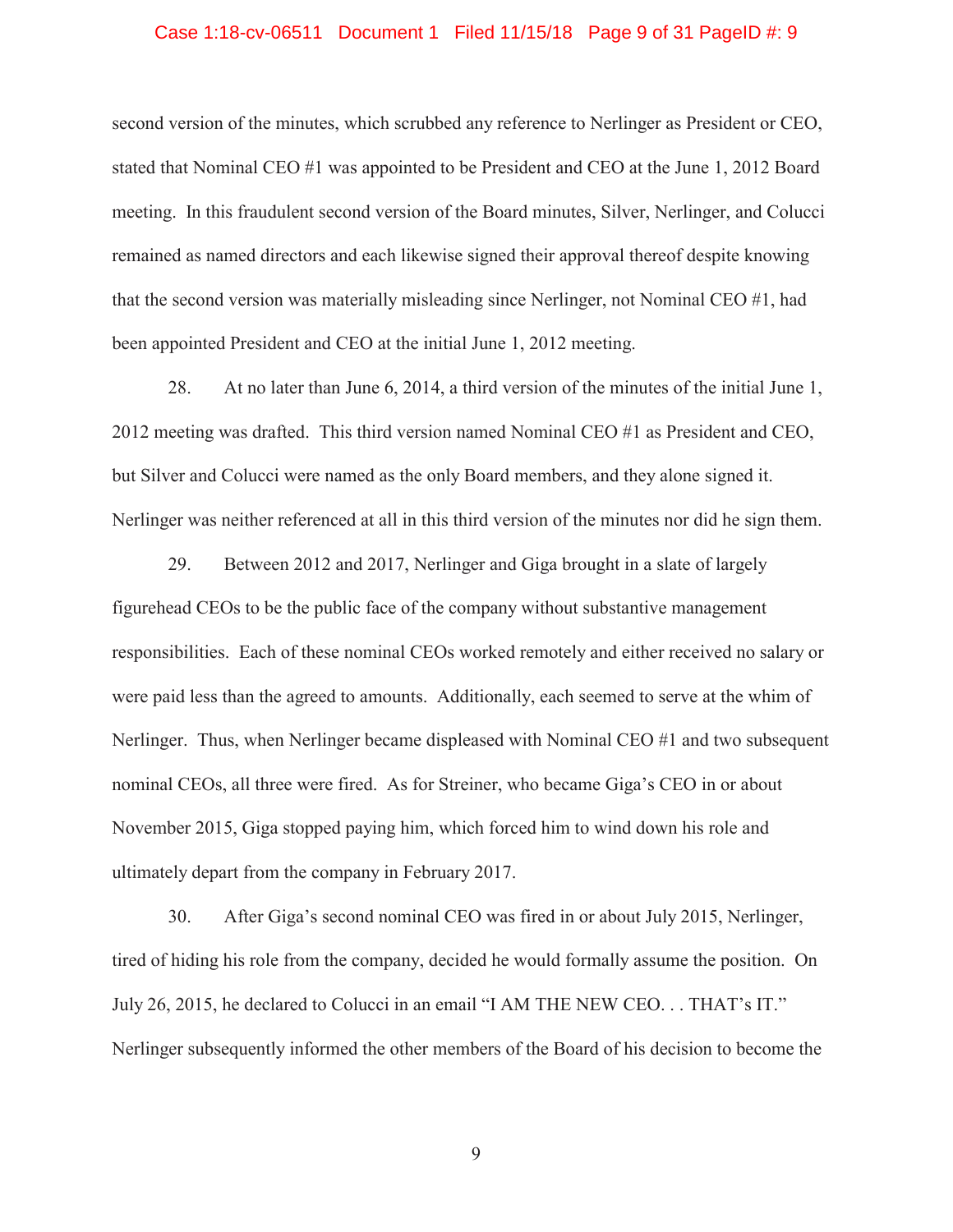#### Case 1:18-cv-06511 Document 1 Filed 11/15/18 Page 10 of 31 PageID #: 10

CEO. In response, at least two of the outside directors of Giga responded that they had believed he already held that title.

31. Between July and October 2015, Nerlinger served as the CEO of Giga. In or about October 2015, Nerlinger suddenly changed his mind about holding the formal title of CEO at the company. As he explained in a November 1, 2015 email that he sent to a close friend and adviser, Nerlinger had learned in mid-October that a new investor, who had apparently committed to investing \$500,000 in Giga, had discovered Nerlinger's criminal history in an online search and had subsequently withdrawn his commitment.

32. In his November 1, 2015 email, Nerlinger confided to his friend that his distress over this development and his concern that other potential investors would similarly find out about his criminal past had prompted him to change his mind about publicly serving as Giga's CEO. Nerlinger lamented to another adviser that it "isn't 1995 anymore" referring to the fact that, because of advances in technology and information made available through internet web searches, his criminal past would continue to haunt the company as long as he was disclosed as Giga's CEO. After this experience, Nerlinger decided once again to avoid having any formal role as an officer or director of Giga to minimize the risk of the company losing more investors if his criminal conviction was discovered.

33. Thereafter, Giga hired Streiner as a nominal CEO in or about November 2015, and Nerlinger assumed the role of an "independent consultant" on paper. However, he continued to serve as the *de facto* CEO and control person at Giga, notwithstanding the terms of his consultant agreement.

34. Between 2012 and July 2017, Giga disseminated to its investors numerous iterations of private placement memoranda, business plans, email updates, and press releases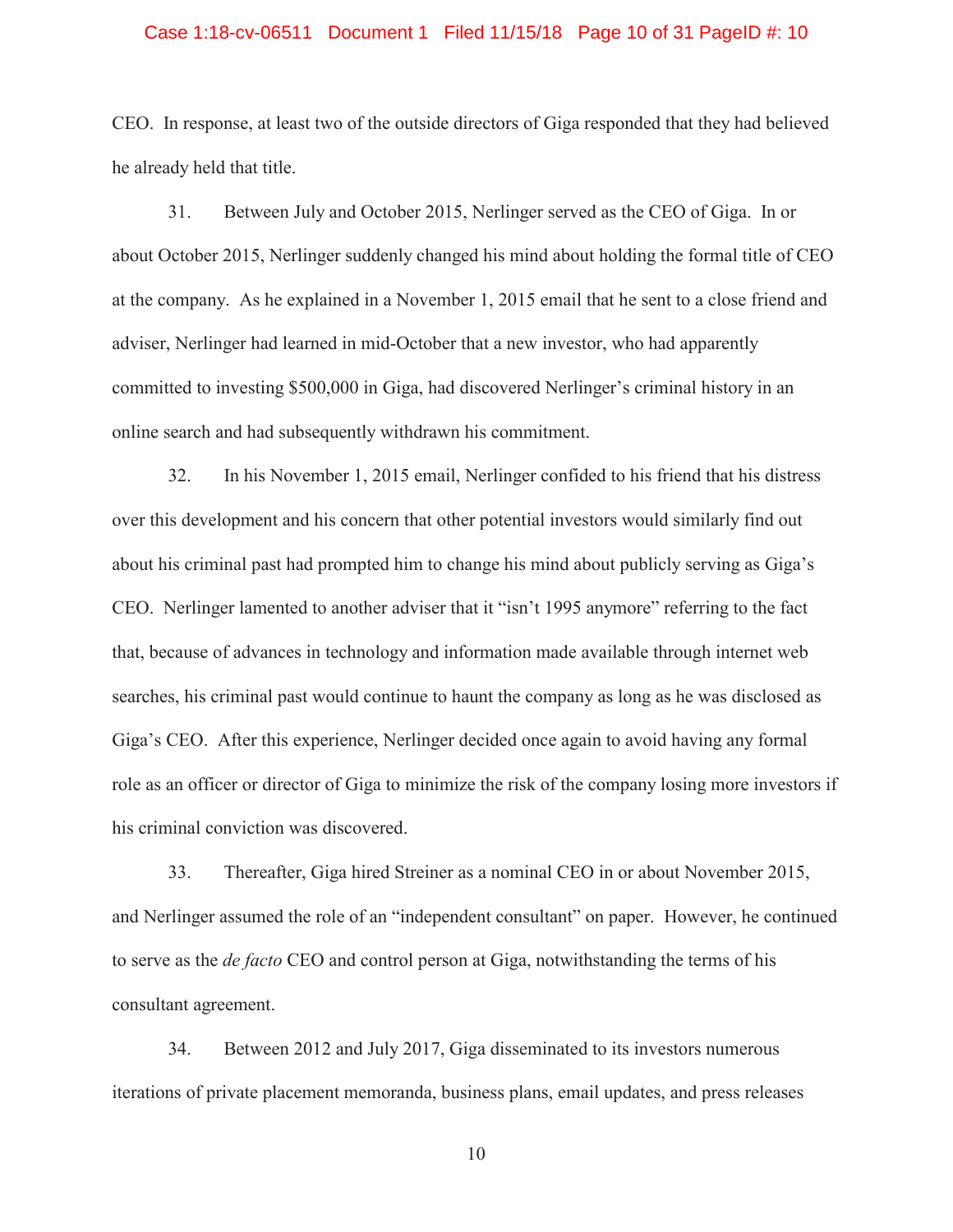#### Case 1:18-cv-06511 Document 1 Filed 11/15/18 Page 11 of 31 PageID #: 11

which failed to disclose that Nerlinger was part of Giga management. In this same time period, Giga held a number of conference calls in which Nerlinger regularly spoke to investors. However, on information and belief, Nerlinger only disclosed his first name on a few of the conference calls and failed to disclose at any time his actual role or responsibilities within Giga.

35. On information and belief, until July 31, 2017 Giga never disclosed to investors or potential investors that Nerlinger had a prior criminal history. In fact, a number of Giga investors have reported that they were not previously aware of Nerlinger's criminal fraud conviction.

36. Instead of disclosing Nerlinger's true role at the company and his criminal background, between 2012 and 2017, Giga, with the knowledge and approval of the Control Group, took a number of steps to conceal Nerlinger's role and criminal history from investors and third parties. For example, as alleged in paragraphs 26-28, Giga revised the minutes of the initial Board meeting to remove all references to Nerlinger, including his initial appointments as CEO, President, and director, and backdated the appointment of Nominal CEO #1 to the formation of the company.

37. Also, in or about November 2015, Nerlinger entered into a consulting agreement with Giga. In that time period, Nerlinger directed Noska to backdate his newly-inked consulting agreement to 2012 to make it appear as though Nerlinger had served as a consultant (and not as an officer and director) since August 2012. Noska subsequently backdated the agreement as requested. This fraudulent conduct was carried out by Nerlinger and Noska, at least in part, to appease the company's then-corporate attorney who was expressing concerns about whether Nerlinger's undisclosed relationship with Giga was lawful in light of his responsibilities within the company during the period from 2012 to 2015.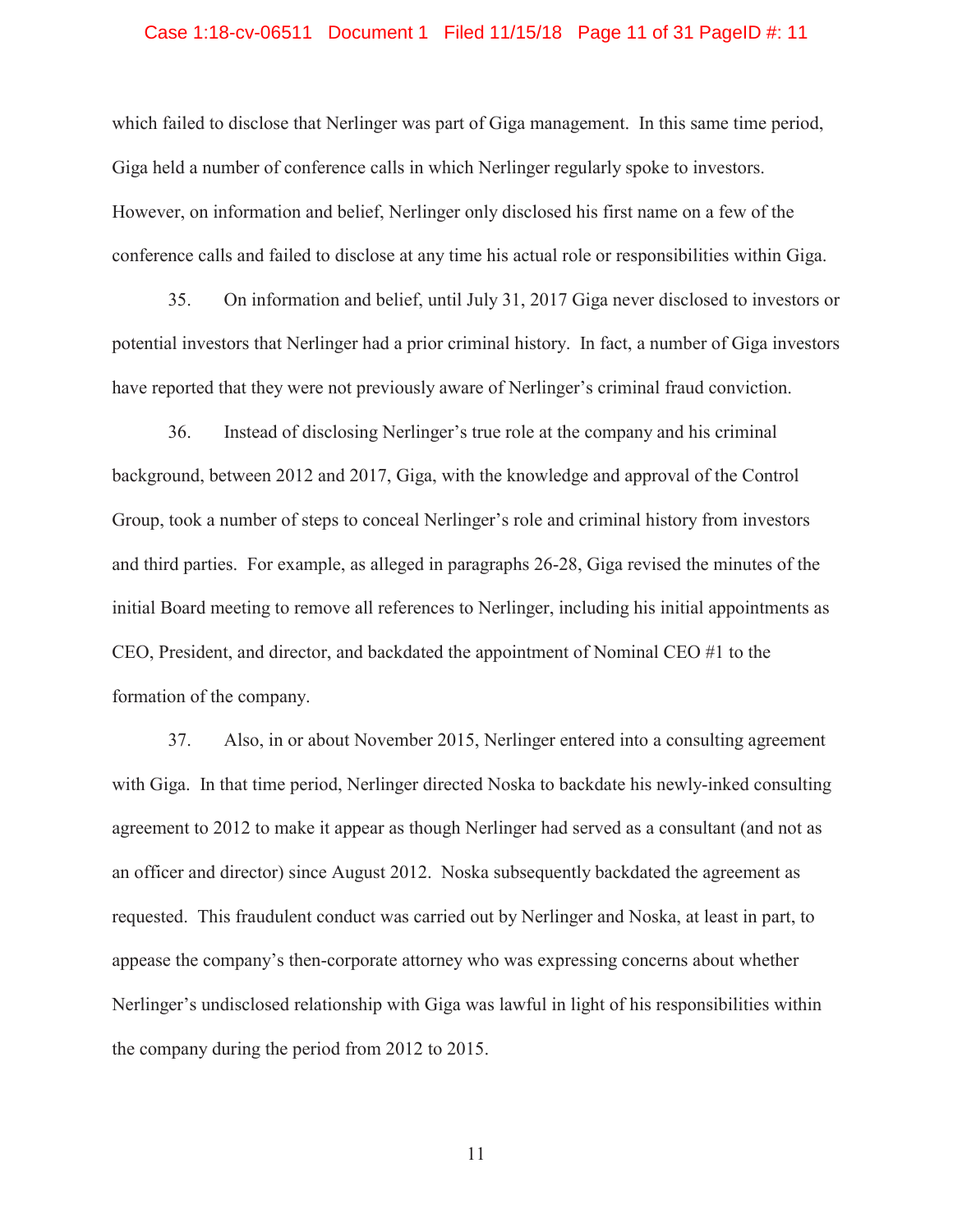#### Case 1:18-cv-06511 Document 1 Filed 11/15/18 Page 12 of 31 PageID #: 12

38. In early 2016, Nerlinger falsely represented to investment bankers at a firm ("Investment Bank #1") that he did not have a day-to-day or managing role with Giga in order to assuage Investment Bank #1's concerns about representing the company in an initial public offering ("IPO"). At that time, Giga was seeking to hire Investment Bank #1 to be the underwriter for the company's Regulation  $A+$  offering. At their introductory meeting, investment bankers at Investment Bank #1 inquired whether any one at Giga had a criminal history. They explained that Investment Bank #1's practice was to run a background check on the management of its clients, as part of its due diligence, and that if anyone at Giga had a prior criminal history, it should be disclosed immediately. Nerlinger responded that he had a prior criminal conviction, but assuaged Investment Bank #1's unease about working with Giga by claiming that he was just a shareholder and consultant and would not have a managing or day-today role in the company. This misrepresentation was significant to Investment Bank #1, which would not have entered into a relationship with Giga had it learned Nerlinger did have a managing role in the company despite his claim to the contrary.

39. Subsequently, Nerlinger presented Streiner to Investment Bank #1 as the point of contact at Giga for the relationship. Nerlinger did so to conceal his active continuing managing role at the company from Investment Bank #1. After Nerlinger successfully misled Investment Bank #1, Giga touted its relationship with the investment bank to its investors as evidence that an IPO was imminent without disclosing that its relationship with Investment Bank #1 was based on a lie concerning Nerlinger's role in the company.

40. Between June and August 2016, Giga also misled an auditing firm about Nerlinger's role within Giga. In or about June 2016, Giga retained the auditing firm to audit its financial statements for the years 2014 and 2015. As part of its typical due diligence, the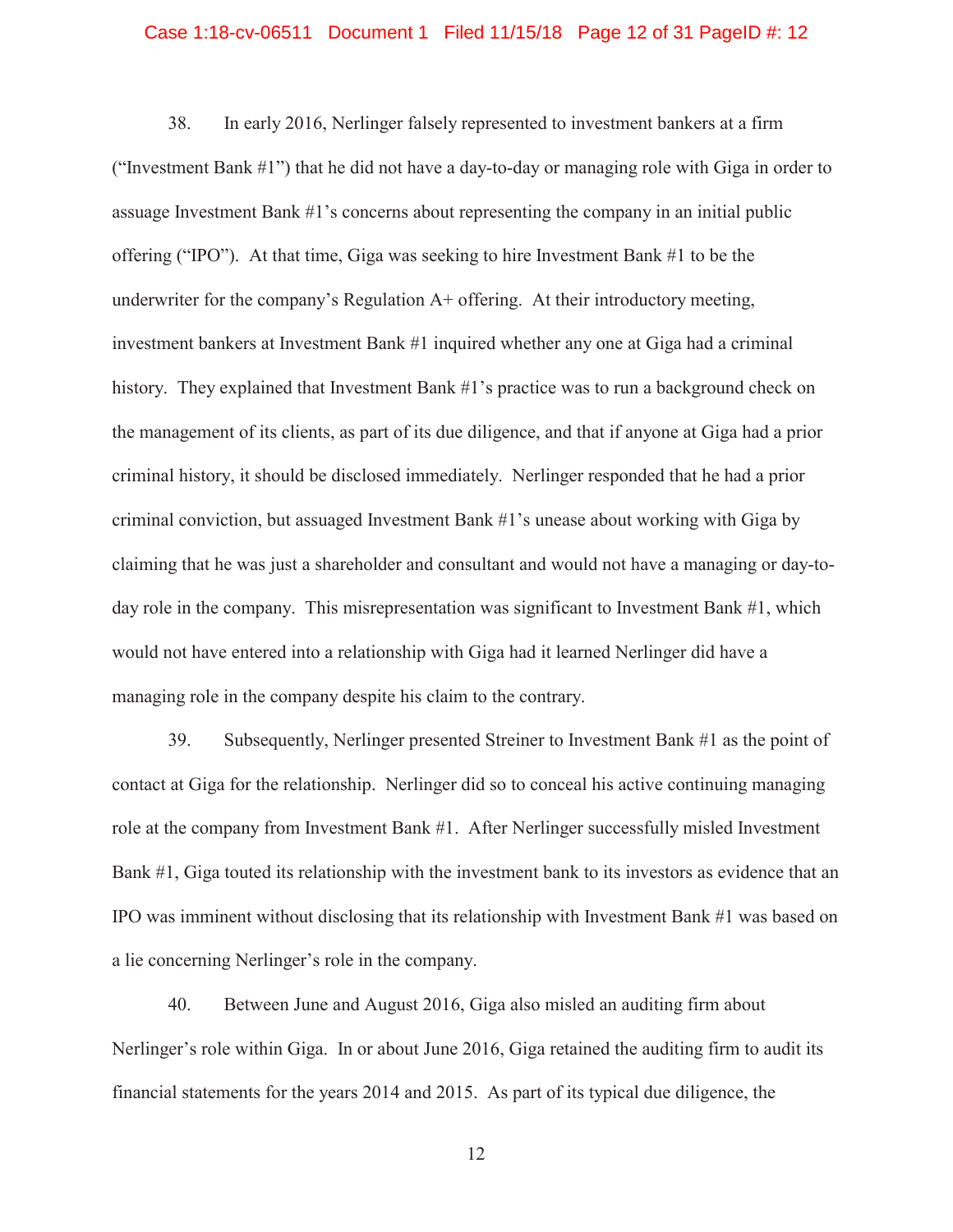#### Case 1:18-cv-06511 Document 1 Filed 11/15/18 Page 13 of 31 PageID #: 13

auditing firm asked Giga, via its outside accountant, to produce information about its management. In response, Noska created an organizational chart for the auditing firm to review which purported to identify all significant persons affiliated with Giga, including members of management, significant employees, and outside service providers such as legal advisors, accountants, and auditors. Notably missing from the otherwise comprehensive chart given to the auditing firm, however, was Nerlinger, who Noska failed to identify as a member of Giga's management team in a deliberate effort to mislead the auditing firm.

41. Based on this fraudulent organizational chart and his lack of interaction with Nerlinger, the auditing firm's lead audit partner was initially misled into believing that Nerlinger did not have a management or decisive role at Giga. That changed when the lead audit person met with Nerlinger while the auditing firm was preparing to finalize its audit in September 2016. The lead audit partner observed that Nerlinger was behaving at Giga as though he was the CEO of the company, which led him to suspect that Nerlinger might be a member of Giga management. He subsequently ran a background check on Nerlinger and learned that he (Nerlinger) had a prior criminal fraud conviction. Reluctant to proceed with the audit, the lead audit person subsequently sought to clarify Nerlinger's role in the company. When he first inquired, Giga told the lead audit partner that Nerlinger was "just a shareholder." Not satisfied with this response, the lead audit partner arranged for a telephone conference call with Silver and one of the auditing firm's in-house attorneys on or about September 21, 2016. Silver assured them during the call that Nerlinger did not have a managing, or even a day-to-day, role in Giga and that the company was managed by others. The auditing firm relied on Silver's false assurances in going forward with and finalizing the audit, and Giga subsequently touted the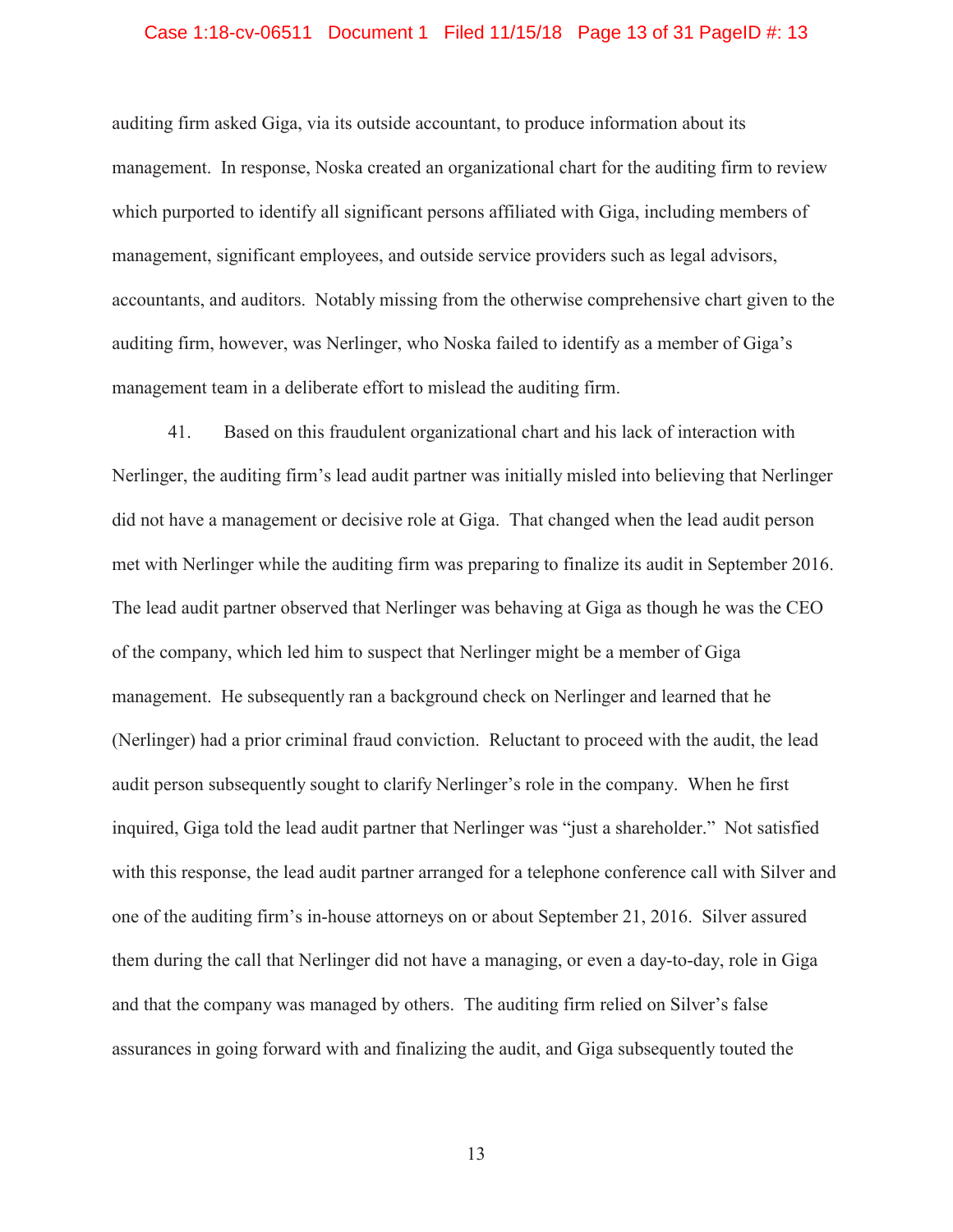#### Case 1:18-cv-06511 Document 1 Filed 11/15/18 Page 14 of 31 PageID #: 14

completion of the audit to its investors as further evidence that an IPO was imminent without disclosing the lies that had induced the auditing firm to finalize the audit.

42. In or about April 2017, Giga, with the approval of the Control Group, commenced a coordinated misinformation campaign to hide Nerlinger's conviction from potential investors. As noted previously herein, Nerlinger had long harbored concerns about potential investors discovering his criminal conviction online, which he and other members of the Control Group feared would deter these individuals from investing in Giga. In fact, Nerlinger, Silver, Colucci, and Noska were well aware that the top result from a Google search of the name "Gary Nerlinger" was a court decision affirming his criminal fraud conviction. To lessen the risk of potential investors learning about the criminal conviction, Giga hired a company to suppress the online availability of information about Nerlinger's criminal conviction. Under this "reputation management" campaign, the hired company created new websites in which it posted articles and blog posts containing favorable coverage of Nerlinger in order to manipulate the Google search results. The idea behind this campaign was that, as users clicked on the articles and posts, these sites would move higher in the Google search results while the sites containing information about Nerlinger's criminal history would move down and be less likely to be seen in a search. To conceal any link between Giga and Nerlinger from potential investors and other third-parties, the Control Group arranged the campaign so that the articles and posts included quotes and information about Nerlinger without any reference to Giga.

# **D. Defendants Also Defrauded the Public By Failing to Disclose Giga's Paid User Acquisition Campaigns and Providing Misleading Download Numbers**

43. Giga released its app, SELFEO, in the Apple App Store in December 2015. According to Giga's promotional materials, SELFEO enables users to combine video recordings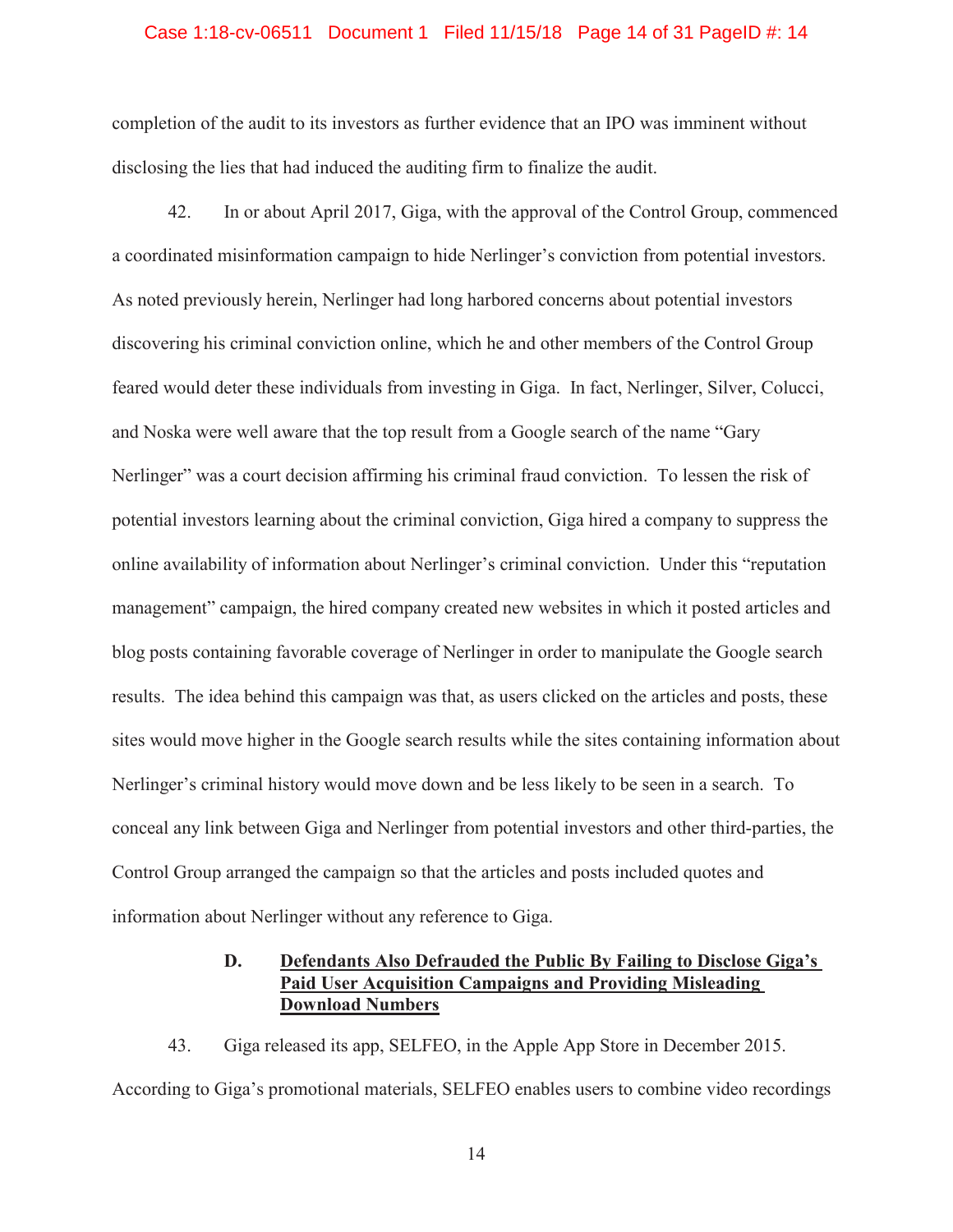#### Case 1:18-cv-06511 Document 1 Filed 11/15/18 Page 15 of 31 PageID #: 15

of themselves with other videos, such as those found on YouTube or other video streaming services.

44. Following the release of SELFEO into the App Store, Giga engaged in a traditional marketing campaign to increase the number of users downloading the app. This marketing campaign involved renting billboards in New York City and in several major sporting stadiums, as well as paying for advertisements on a national network of radio stations.

45. Despite these costly efforts, very few users downloaded SELFEO in the months following its release on the App Store. By the end of January 2016, SELFEO had been downloaded only 879 times, well below what Giga had been hoping for. By the end of February 2016, the total had reached only approximately 1,600.

46. Starting in February 2016, Giga began hiring user acquisition ("UA") firms to boost the number of app downloads and achieve top rankings in App Store categories. Some app developers engage UA firms to generate a specific number of downloads for a certain period of time and pay them on a per-download basis. These are referred to as "paid downloads" because the client is directly paying the UA firm for them. The methods of delivering paid downloads vary by UA provider. But regardless of the means used by different UA firms to deliver downloads for their customers, the transaction is substantively the same for the client: money is exchanged for a specific number of downloads.

47. In February 2016, Streiner arranged for Giga to hire a particular UA firm ("UA Firm  $\#1$ "). As a test run of sorts, Giga paid UA Firm  $\#1$  \$3.00 per download for a total of 100 downloads and for positive user reviews.

48. Later in February 2016, Streiner arranged for Giga to hire another UA firm ("UA Firm #2"). According to UA Firm #2's promotional materials, the firm pays users between \$0.02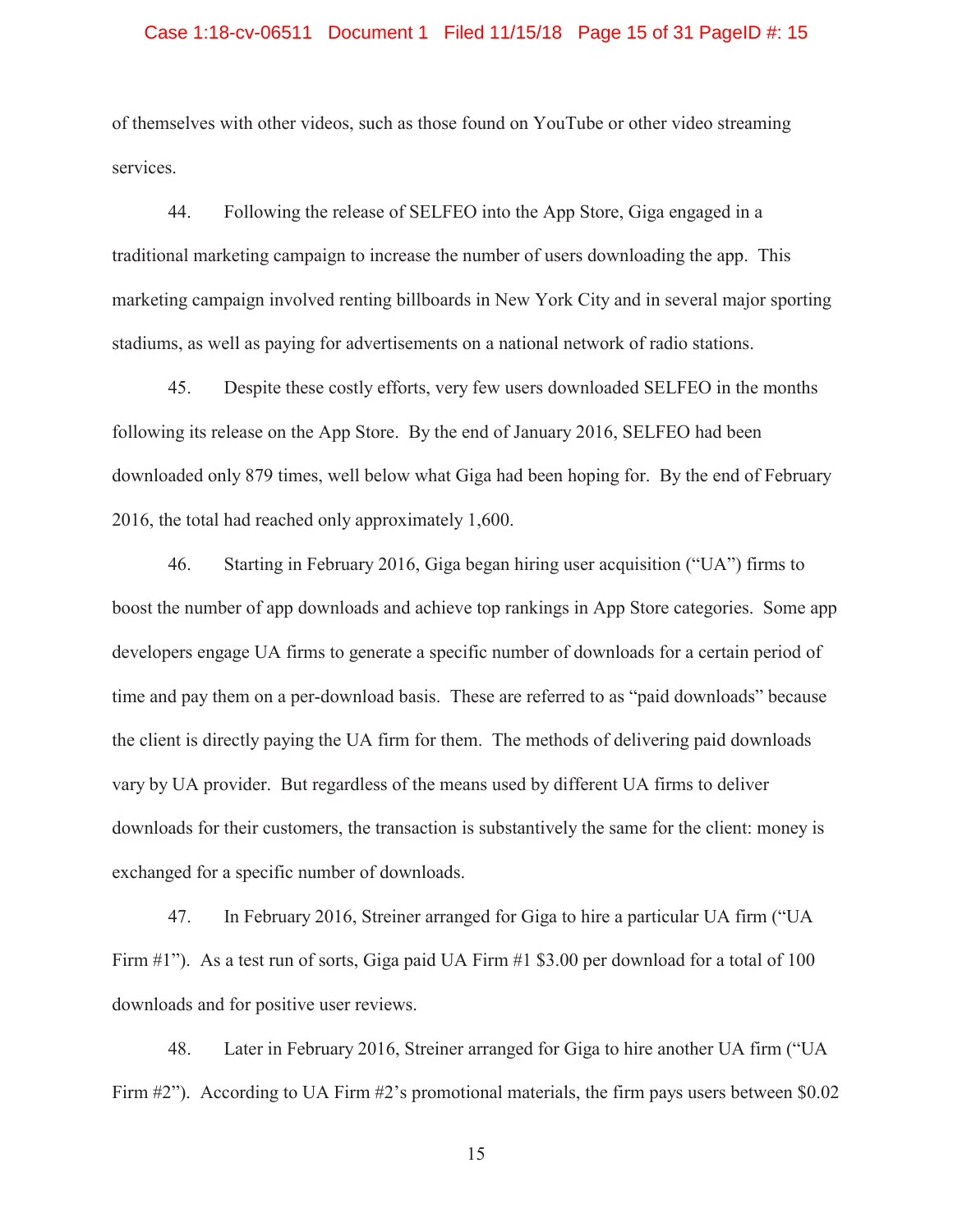#### Case 1:18-cv-06511 Document 1 Filed 11/15/18 Page 16 of 31 PageID #: 16

UA Firm #2 also agreed to drive SELFEO's App Store rankings in the "multitasking" category. and \$0.05 for each download it delivers to a client. Giga paid UA Firm #2 \$500 for a total of 1,000 downloads, and UA Firm #2 delivered this number of downloads for Giga's SELFEO App. Due to the UA firm's efforts, SELFEO rose to the top of the "multitasking" category in the App Store in or about February 2016.

49. In May 2016, Giga hired a third UA Firm ("UA Firm #3"). Giga agreed to pay UA Firm #3 \$1.00 for every download the UA firm delivered, up to a total of 125,000 downloads. UA Firm #3's campaign was immediately successful in driving significant numbers of downloads of the SELFEO app. Within three days of the start of the campaign, SELFEO reached the top ten of the App Store rankings in the Social Media category and seventy-ninth in the rankings for all apps in the App Store.

50. UA Firm #3 started its campaign on or about May 6, 2016. Within days of starting the campaign, employees at UA Firm #3 communicated to Streiner that unless Giga agreed to raise the cap on the number of paid downloads, the download numbers and rankings for SELFEO would plummet. At Nerlinger's direction, Streiner agreed to raise the cap.

51. Between on or about May 6, 2016 and on or about May 29, 2016, UA Firm #3 delivered 338,562 paid downloads of the SELFEO app.

52. In or about May 2016, Nerlinger, Streiner, and other Giga employees were informed that UA Firm #3's campaign involved, at least in part, individuals being offered and paid gift cards in exchange for downloading the SELFEO app.

53. Although the paid campaign by UA Firm #3 led to a surge in downloads for the SELFEO app, as soon as this campaign ended the SELFEO downloads and rankings plummeted.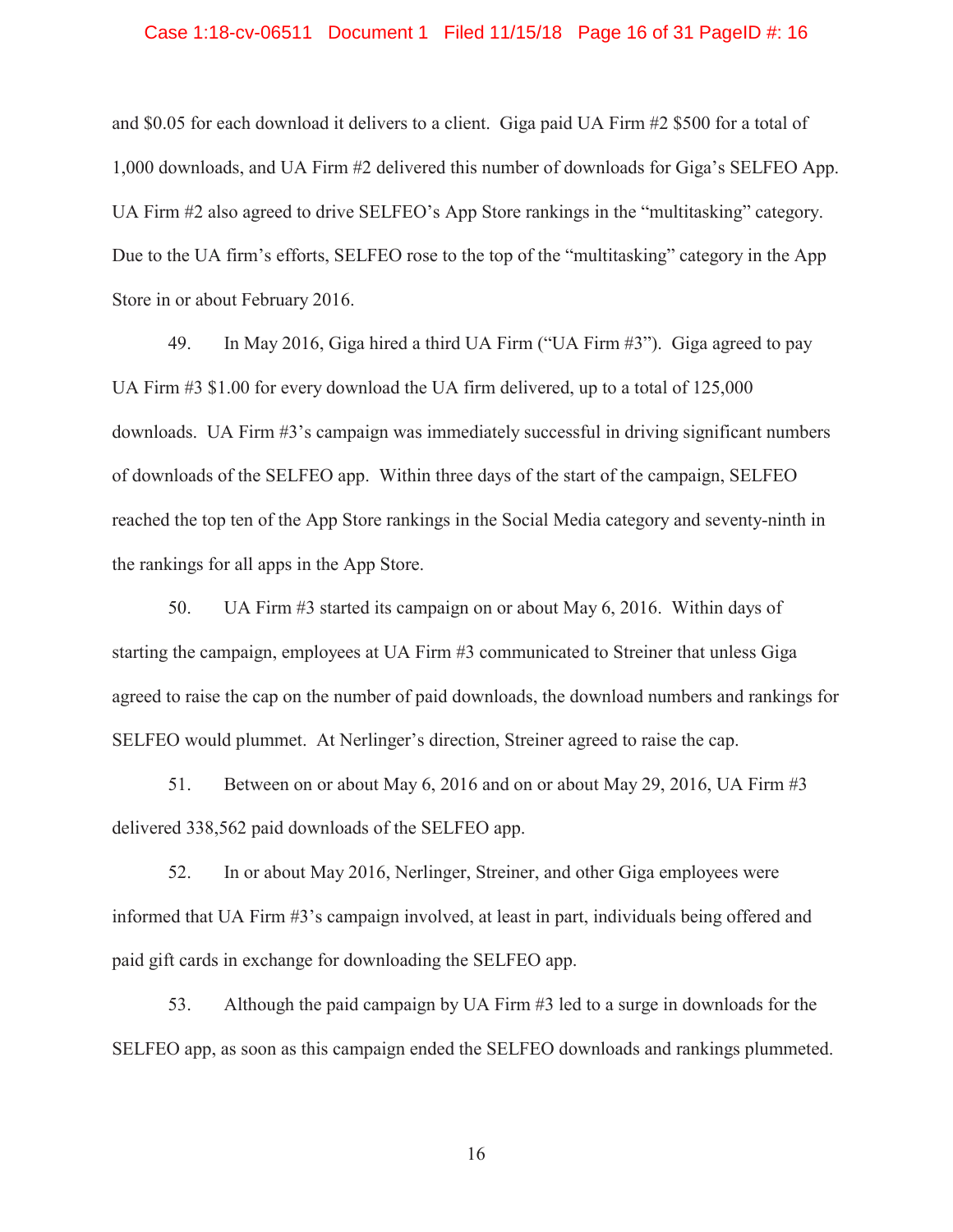#### Case 1:18-cv-06511 Document 1 Filed 11/15/18 Page 17 of 31 PageID #: 17

54. On June 9, 2016, Giga hired yet another UA Firm ("UA Firm #4") to provide UA services from June 2016 to August 2016. Over this period of time, Giga received approximately 220,000 paid downloads as a result of UA Firm #4's efforts.

55. UA Firm #4's paid campaigns on behalf of Giga temporarily lifted SELFEO back into the top rankings of various App Store charts. But, as soon as these campaigns ceased, the downloads and rankings for the SELFEO app fell dramatically once again.

56. Giga's initial strategy in hiring UA firms to deliver downloads was to artificially boost SELFEO's App Store rankings in order to attract enough attention and non-paid downloads (referred to as "organic downloads") that SELFEO's downloads would remain high even after the paid download campaigns ended. None of the UA campaigns, however, produced organic downloads in significant numbers, and both Nerlinger and Streiner were aware of this significant fact.

57. In particular, from February 2016 through August 2016, Giga ordered a total of at least 559,662 paid downloads in the various UA campaigns. Over this same period, SELFEO was downloaded approximately 570,000 times in total. Thus, the vast majority of SELFEO app downloads were paid downloads during this period.

58. Throughout the time period of the UA campaigns, Giga, Nerlinger, and Streiner repeatedly touted the download numbers and the artificially elevated rankings of the SELFEO app in the App Store's various categories. For instance, in a March 9, 2016 press release, the company bragged that it was then the "#1 Multitasking App". The press release also stated that:

"A recent intensive marketing campaign with iHeartRadio to reach its 250 million monthly devoted listeners, as well as other high profile promotions, has been a factor in SELFEO's global awareness, especially among Millennials."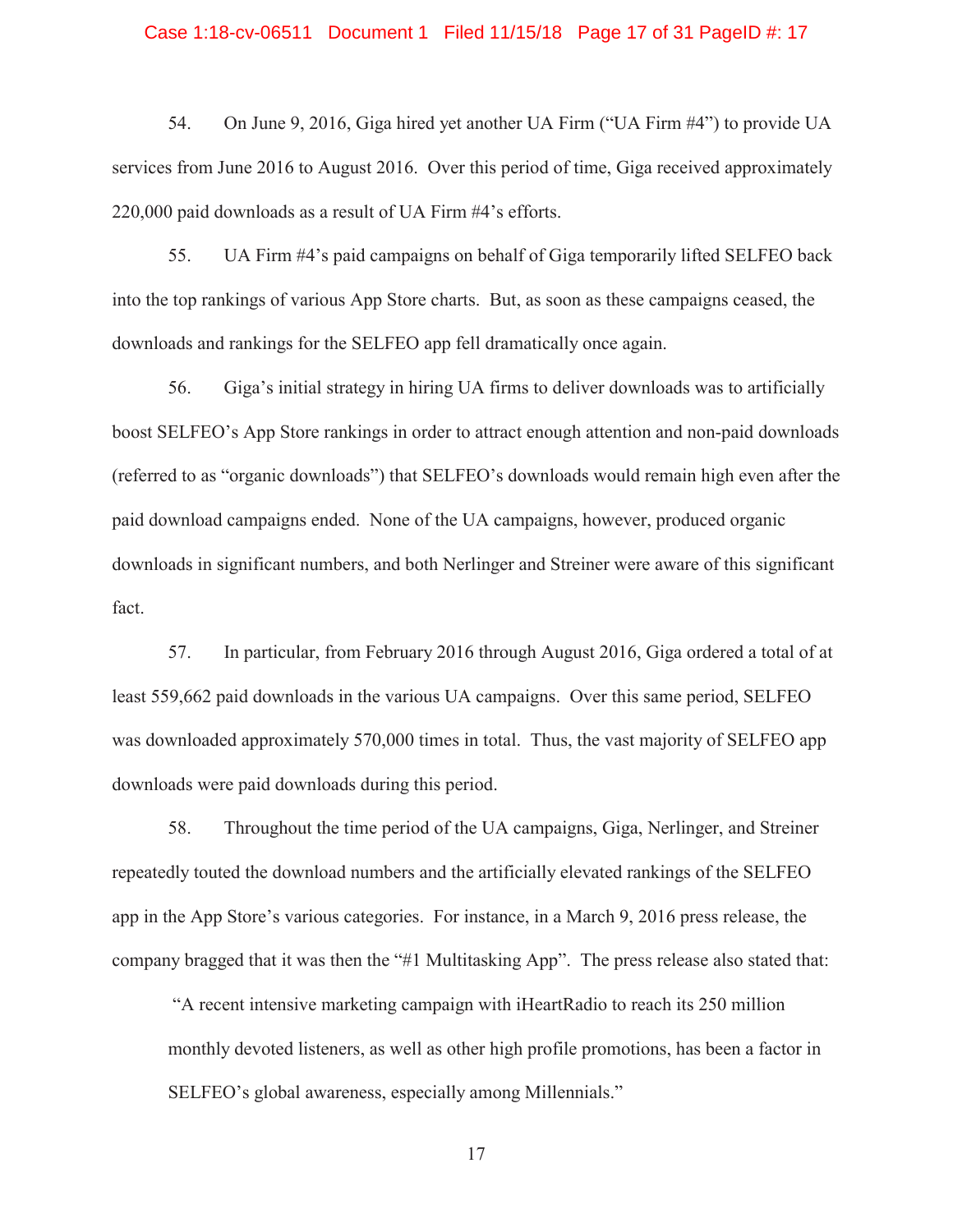#### Case 1:18-cv-06511 Document 1 Filed 11/15/18 Page 18 of 31 PageID #: 18

59. Notably, however, this March 9, 2016 press release, which was approved by Nerlinger, failed to disclose that the SELFEO app had achieved this high ranking as a result of its paid user acquisition campaign with UA Firm # 2. Instead, Giga materially misled the public by withholding this information and falsely associating the boost in SELFEO downloads with a radio advertisement campaign the company had launched.

60. On May 31, 2016, Giga sent a letter, which was approved by Nerlinger, to its shareholders continuing to tout the growth of download numbers and its App Store rankings without disclosing that these downloads were the result of paid UA campaigns. The letter instead explicitly attributed the download growth to the company's traditional billboard and radio advertisement campaign. It also emphasized the importance of these download numbers to shareholders by explaining: "[r]emember, we now live in the world of social media networking. The valuation is based solely upon eyeballs and the rate of growth and the rate of growth [sic] of downloads." Due to an apparent clerical error by Streiner, the letter also tabulated the number of downloads incorrectly, claiming that SELFEO had been downloaded 488,000 times, when, in fact, the actual number was only about 300,000.

61. On June 27, 2016, the company sent an email to shareholders claiming "SELFEO DOWNLOADS SURGE CLOSING IN ON 700,000". Like the previous communications, the June 27, 2016 email described the traditional marketing campaign in detail, but again failed to disclose even that Giga had run UA campaigns, much less that the vast majority of the downloads being touted were paid downloads. As Nerlinger and Streiner knew, throughout the period of these statements, the traditional marketing campaign contributed very little to the download numbers for SELFEO. However, these material facts were consistently concealed from existing and potential investors by Giga, Nerlinger, and Streiner.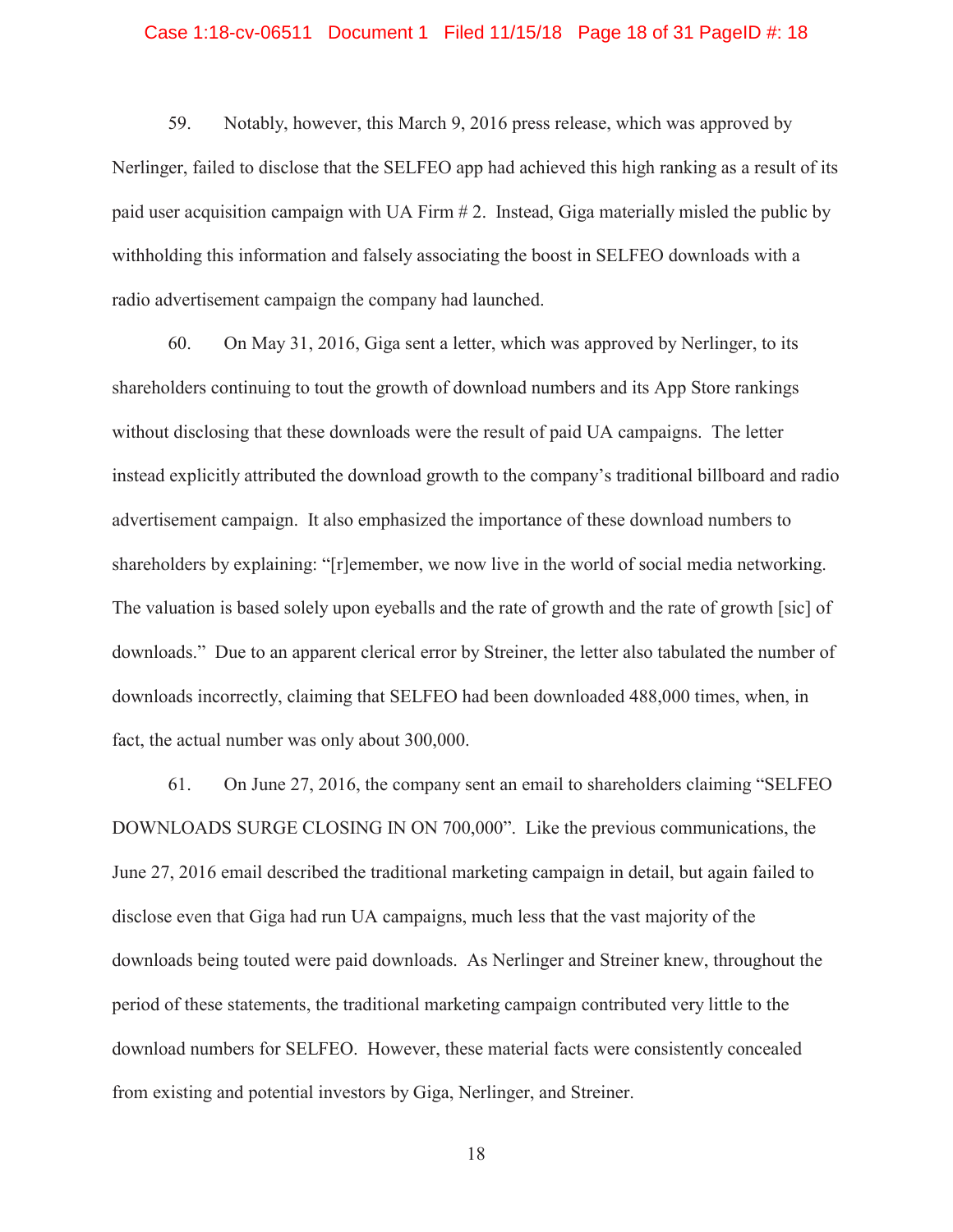#### Case 1:18-cv-06511 Document 1 Filed 11/15/18 Page 19 of 31 PageID #: 19

62. In particular, when touting the download growth of SELFEO and its App Store rankings to investors, the company never disclosed that the cause of the growth and rankings was Giga's UA campaigns or that SELFEO's download growth and rankings had promptly plummeted following the end of each UA campaign. The company also never disclosed its strategy of using UA campaigns to produce "organic" growth, much less that this key strategy for establishing long-term viability for SELFEO had failed completely.

63. Significantly, several of the UA campaigns were specifically timed to coincide with important meetings between Giga and existing or potential investors, demonstrating that Giga sought to woo investors using the artificially inflated download numbers. For example, on or about June 12, 2016, at Nerlinger's direction, Giga ran a user acquisition campaign with the assistance of UA Firm #4 in order to boost the SELFEO app's rankings prior to a scheduled call with a potential major investor.

64. In a June 29, 2016 email sent to Streiner, a Giga employee made a reference comparing Giga's UA campaigns to the plot of a HBO television show involving a fraudulent UA campaign. The email read: "Not to mention this past weekend's episode of Silicon Valley covering the topic of paid downloads as fraud to investors."

65. Notably, by as early as July 2016, the company discovered that it had greatly overstated the number of downloads in its May 31, 2016 communication to shareholders. Nevertheless, Giga continued to mislead investors about its download numbers and did not issue a correction to investors until over a year later, in a July 31, 2017 letter.

66. On August 15, 2016, Colucci wrote in an email to an investor that "[w]e are at 800,000 or so [downloads]." On November 11, 2016, Colucci was informed by a co-worker that as of that date, SELFEO had been downloaded only 570,000 times. Notwithstanding being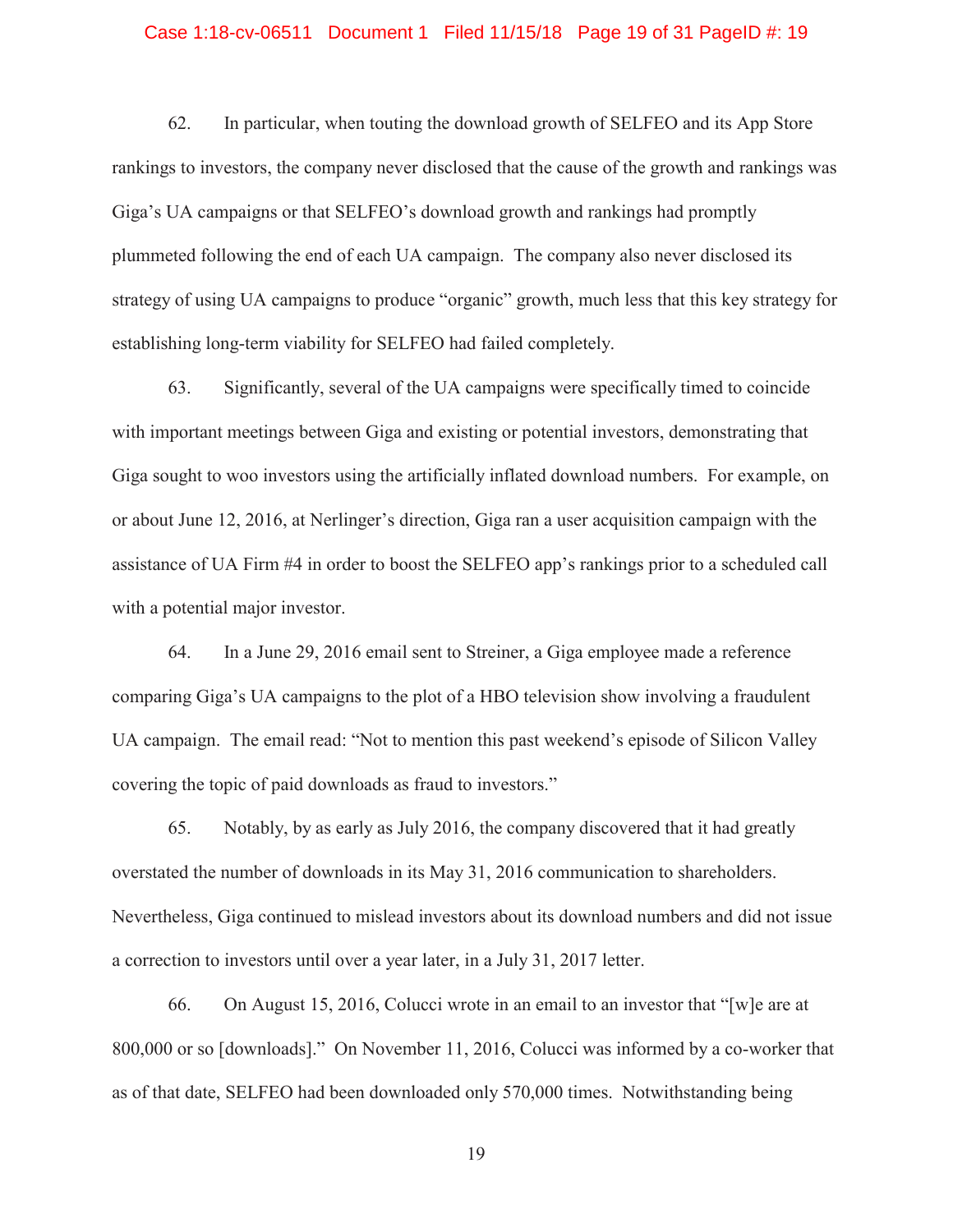#### Case 1:18-cv-06511 Document 1 Filed 11/15/18 Page 20 of 31 PageID #: 20

corrected, Colucci wrote in another email to an investor on January 23, 2017 that SELFEO had been downloaded 1.2 million times. This investor subsequently made an additional investment based on Colucci's fraudulent misrepresentation.

67. Additionally, on September 14, 2016, during a conference call with investors, Nerlinger made several false and misleading statements regarding the growth of SELFEO downloads. These included that "SELFEO was closing in on 1 million downloads in its first year" and "Think of a Twitter with visual audio on steroids and that's SELFEO, zero to 800,000 downloads, faster than any other social media icon in history and now on our path to millions, two, three, five, ten, and beyond."

68. In fact, by September 14, 2016, the UA campaigns had ceased and the download numbers for the SELFEO app had stopped growing as a result. Indeed, as Nerlinger knew or should have known, the rate of growth of downloads, rankings, and number of active users of SELFEO at that time paled in comparison with the numbers achieved during the UA campaigns such that SELFEO was not on a "path to millions [of downloads], two, three, five, ten, and beyond," as Nerlinger falsely claimed.

69. In October 2016, Nerlinger ordered Streiner to produce a chart showing SELFEO's downloads with a positive straight-line growth right up to the present. Streiner produced such a chart as directed, and the chart was included in a business plan given to potential investors. However, this chart was misleading, as both Nerlinger and Streiner knew or should have known, because it failed to reflect that the growth of SELFEO downloads spiked during the UA campaigns and plateaued once the campaigns ended in August 2016. In fact, Streiner acknowledged to a co-worker that the chart was misleading and that it had been Nerlinger's idea.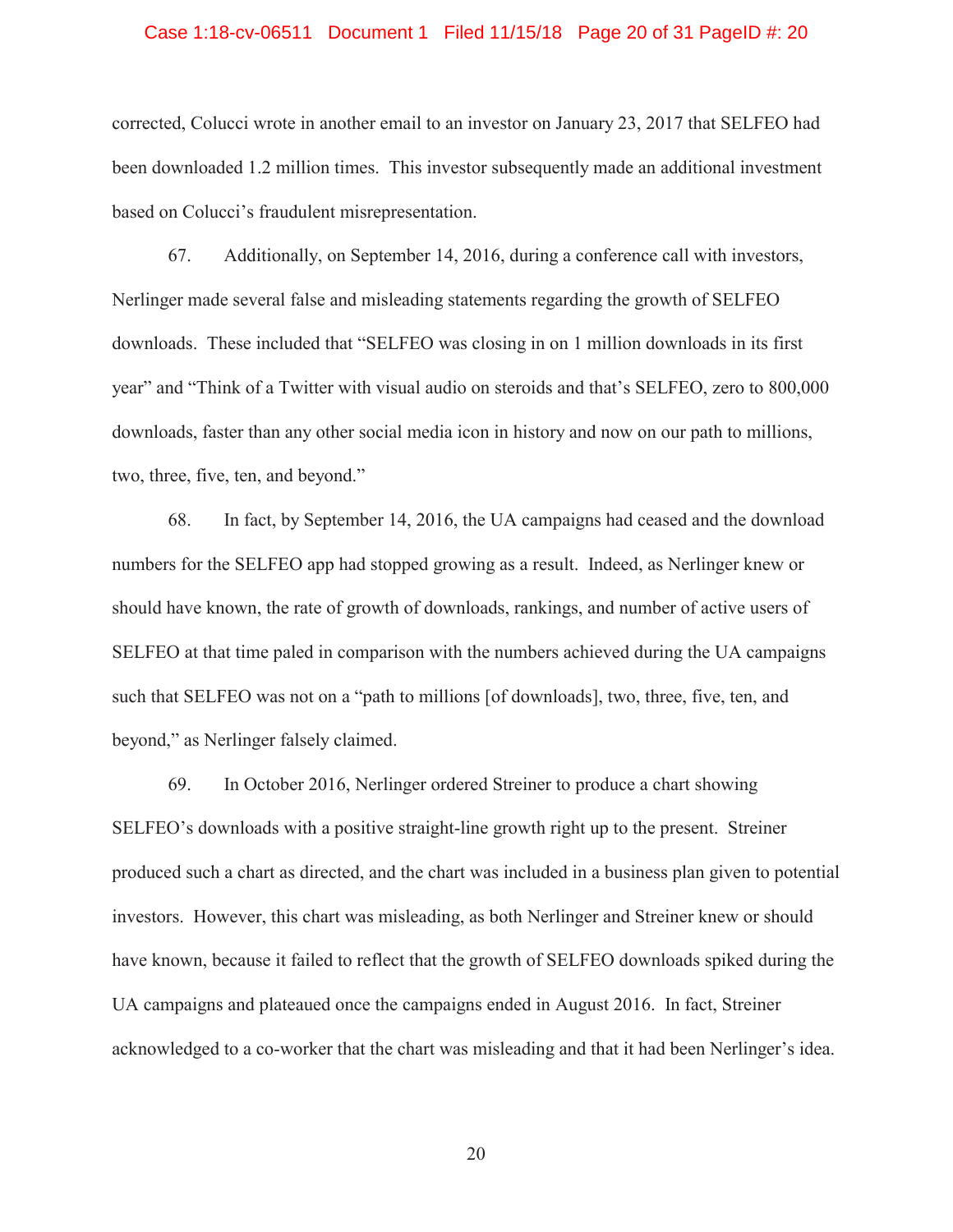# **E. Billion-Dollar Valuation**

70. On two Giga shareholder conference calls in the spring of 2017, Nerlinger falsely claimed that the company's technology had received a valuation of \$1 billion from an independent industry expert.

71. For example, on May 10, 2017, Nerlinger stated on an investor call that: "In fact, last week in a meeting with our CTO [chief technology officer], several independent parties, and a major investor, a long time hard media executive who held executive positions at CBS, Viacom, Paramount, and the Sumner Redstone [sic] valued GEM's technologies at \$1 billion." Nerlinger repeated this false claim in an investor call on May 31, 2017.

72. In reality, the purported billion-dollar valuation Nerlinger touted was based on a non-committal statement made by an individual at an introductory meeting with Nerlinger in late April 2017. The individual knew very little about the company prior to this meeting and was meeting with Giga to explore potential business opportunities. During the meeting, Nerlinger, who was considering hiring the individual for Giga's open CEO position, suggested the company could have a billion-dollar value and, out of politeness, the individual responded that it was possible. But as Nerlinger knew or should have known, the individual at issue had not performed (and could not have performed) a genuine valuation of Giga or its technology at this or any time because of his lack of expertise and familiarity with the company. In addition, other participants at this meeting confirmed that this individual had not made any statements valuing the company, much less provided the "billion-dollar" valuation falsely touted by Nerlinger during shareholder conference calls.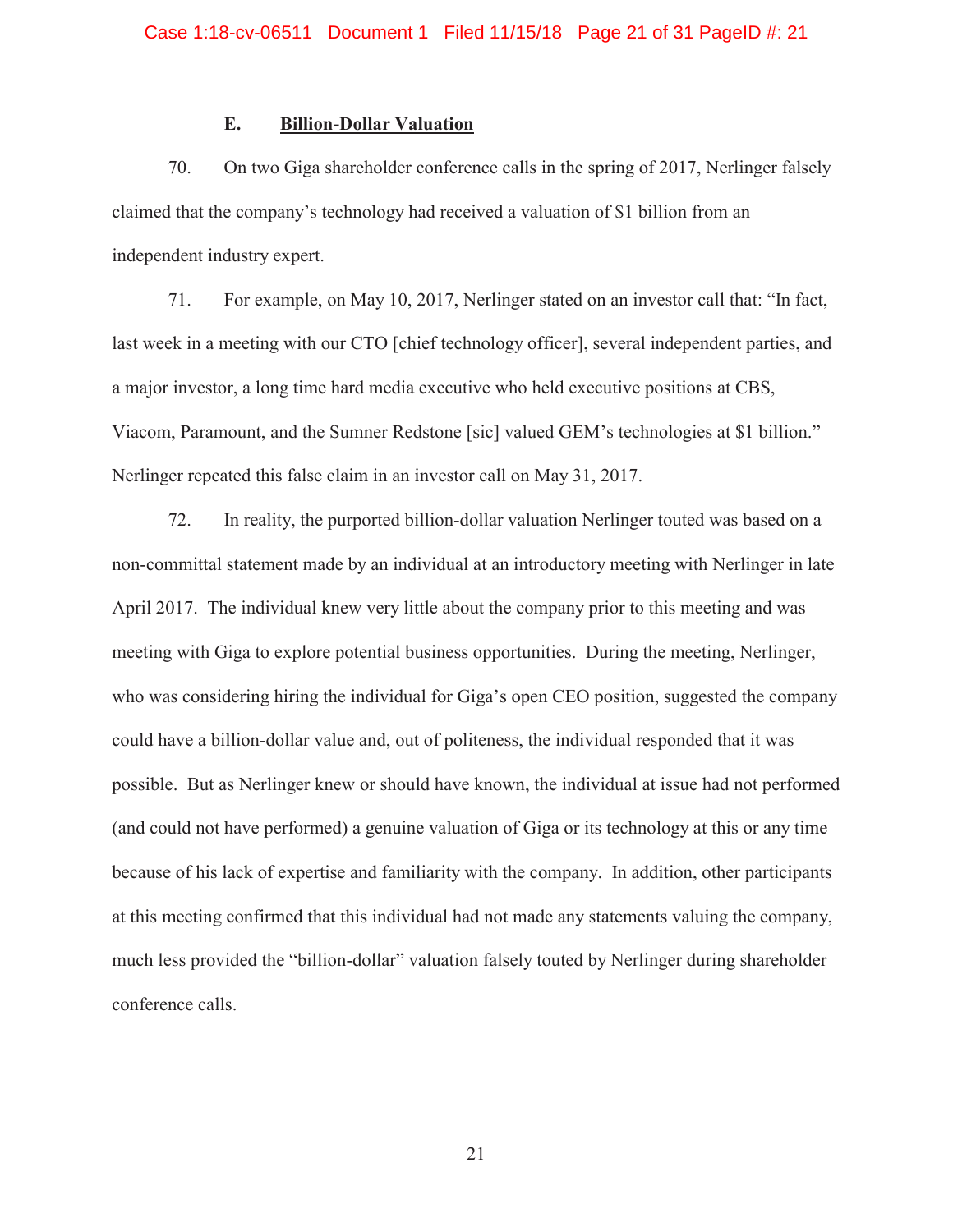# **F. Giga Misled Investors Regarding the Projected Timeline for an IPO**

73. Almost since the inception of Giga, its management has promised its investors that the company would go public.

74. Throughout 2015 and 2016, the company communicated to its investors that an IPO was imminent. It did so by publicly touting all the actions it was taking in preparation, such as hiring an underwriter and SEC counsel, and undertaking an audit of its financial statements.

75. This series of statements culminated in a November 13, 2016 email to shareholders, which was approved by Nerlinger, stating, among other things, that the "IPO is expected to be filed by [its] SEC counsel. . . within the next 10 days."

76. In fact, as Giga and Nerlinger knew or should have known, at this time, the company was not even close to being ready to file for an IPO. Among other reasons, the company still required an accounting review of its financial records covering January 1, 2016 through September 30, 2016. This step alone was expected to take a minimum of two months and little to none of the necessary work had been completed by the date of the November 13, 2016 email to shareholders.

#### **G. Giga Unlawfully Solicited Investments and Sold Securities**

77. From at least July 2013 to the present, Giga has sold at least \$12,212,776 worth of securities to at least 299 individuals.

78. After the formation of Giga, the shareholders of DBC were offered a one-for-one share exchange for Giga stock. Additionally, the existing shareholders were offered via email and telephone the opportunity to invest money for additional Giga equity shares.

79. The company also solicited equity investments from new investors via referrals from existing shareholders and an investment bank engaged by Giga.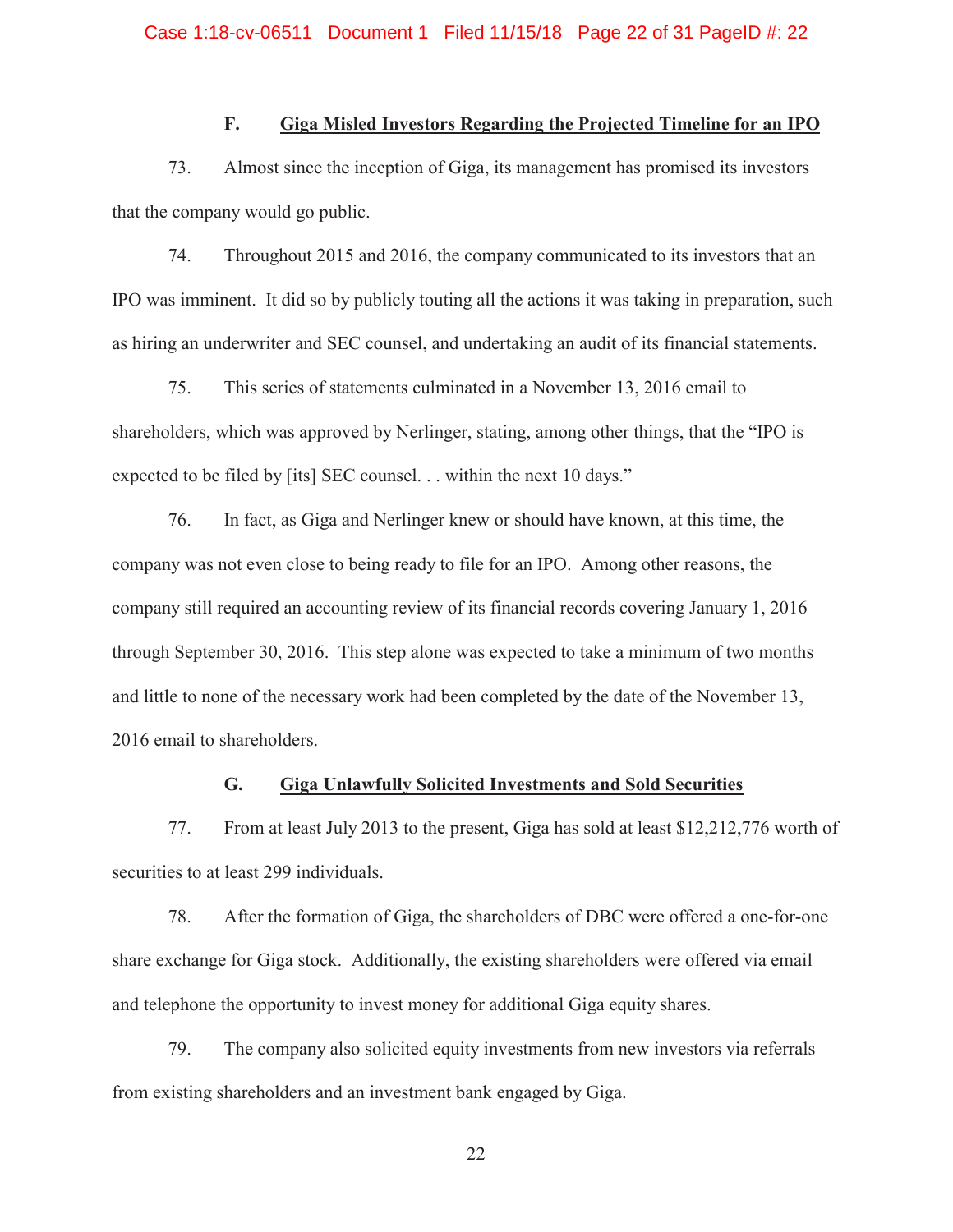#### Case 1:18-cv-06511 Document 1 Filed 11/15/18 Page 23 of 31 PageID #: 23

80. Ultimately, Giga sold at least \$4,246,083 worth of shares of common stock to at least 177 individuals during the Relevant Period.

81. Additionally, starting in 2014, Giga began offering convertible debentures to existing and potential investors. The debt instruments converted to equity shares after one year.

82. Ultimately, Giga sold at least \$5,270,266 worth of convertible debentures to at least 177 investors.

83. Throughout the Relevant Period there was never a break in the securities offering, with investments being sold by or on behalf of Giga each and every calendar month.

84. The company's security offering was not registered under the Securities Act.

85. At least three individuals who purchased Giga equity or convertible debt securities were not accredited investors pursuant to Securities Act Rule 501, 17 C.F.R. § 230.501. Additionally, by offering the securities widely to friends and family of existing investors with no limitation placed on the financial experience or sophistication needed to invest, Giga solicited investments via general solicitation. As a result, Giga was required to take reasonable steps to verify that its investors were accredited, which it did not do. Giga also did not provide the unaccredited investors with the requisite non-financial and financial information described under Securities Act Rule 502(b), 17 C.F.R. § 230.502(b).

86. Accordingly, Giga's securities offering does not qualify for registration exemptions under Securities Act Rules 504, 505 (which was revoked during the Relevant Period), and 506(b), 17 C.F.R. §§ 230.504, 505, and 506(b).

87. No other registration exemption is available for Giga's offering.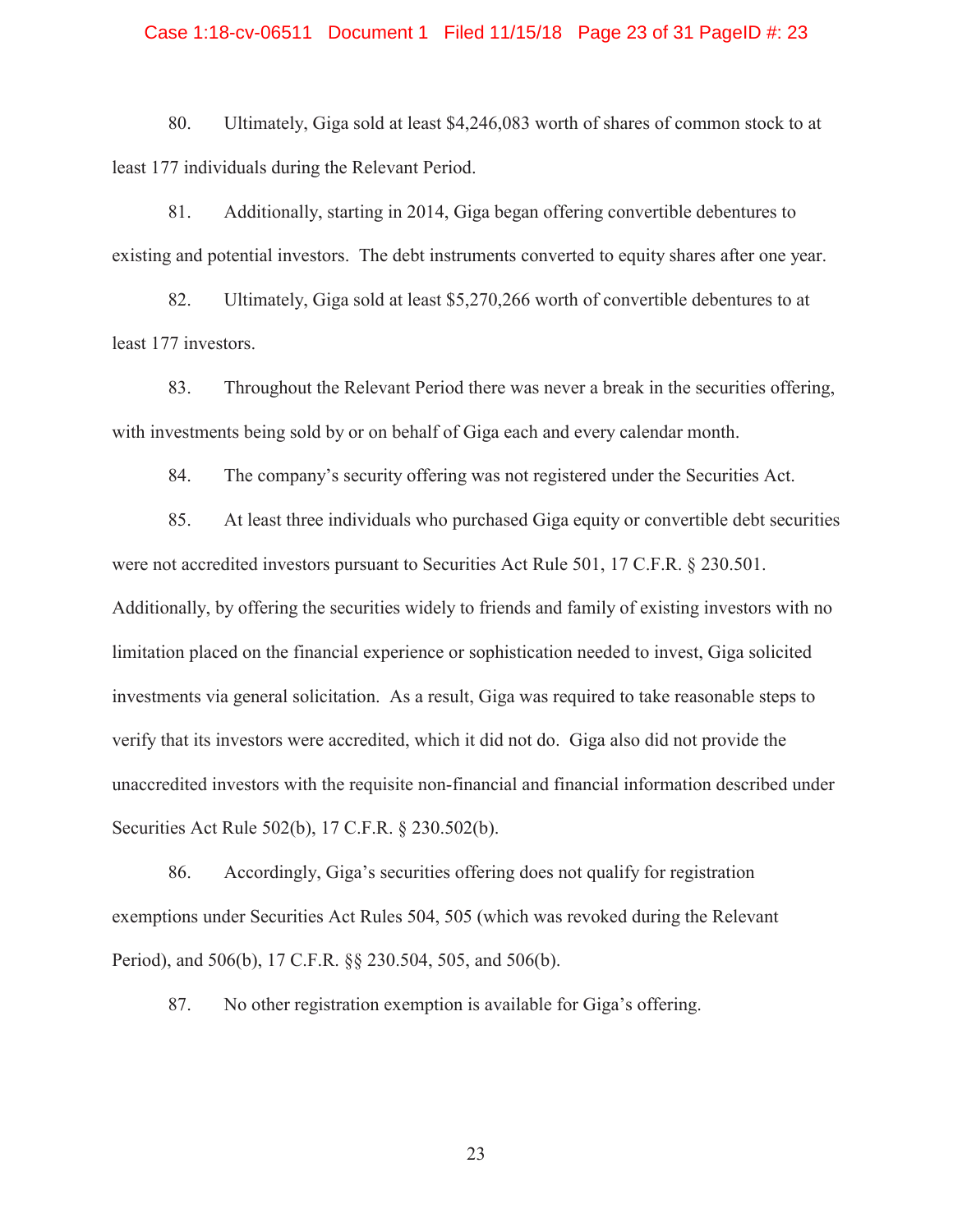# **FIRST CLAIM FOR RELIEF**

# **FRAUD IN THE OFFER OR SALE OF SECURITIES (Violations of Section 17(a) of the Securities Act (Against Giga, Nerlinger, Silver, Colucci, and Noska)**

88. The Commission repeats and realleges Paragraphs 1 through 87 of its Complaint as if fully set forth herein.

89. Giga, Nerlinger, Silver, Colucci, and Noska, directly or indirectly, singly on in concert with others, by use of the means or instruments of transportation or communication in interstate commerce, or of the mails, in the offer or sale of securities, with scienter:

(a) employed devices, schemes, or artifices to defraud;

(b) obtained money or property by means of untrue statements of material

facts or omissions to state material facts necessary to make the statements made, in the light of the circumstances under which they were made, not misleading; and/or

(c) engaged in transactions, practices, and courses of business which operated

or would have operated as a fraud or deceit upon the purchasers and prospective purchasers of such securities.

90. By reason of the foregoing, Giga, Nerlinger, Silver, Colucci, and Noska violated and, unless restrained and enjoined, are reasonably likely to continue to violate, Section 17(a) of the Securities Act, 15 U.S.C. § 77q(a).

# **SECOND CLAIM FOR RELIEF**

# **FRAUD IN CONNECTION WITH THE PURCHASE OR SALE OF SECURITIES (Violations of Section 10(b) of the Exchange Act and Rule 10b-5 thereunder) (Against Giga, Nerlinger, Silver, Colucci)**

91. The Commission repeats and realleges Paragraphs 1 through 87 of its Complaint as if fully set forth herein.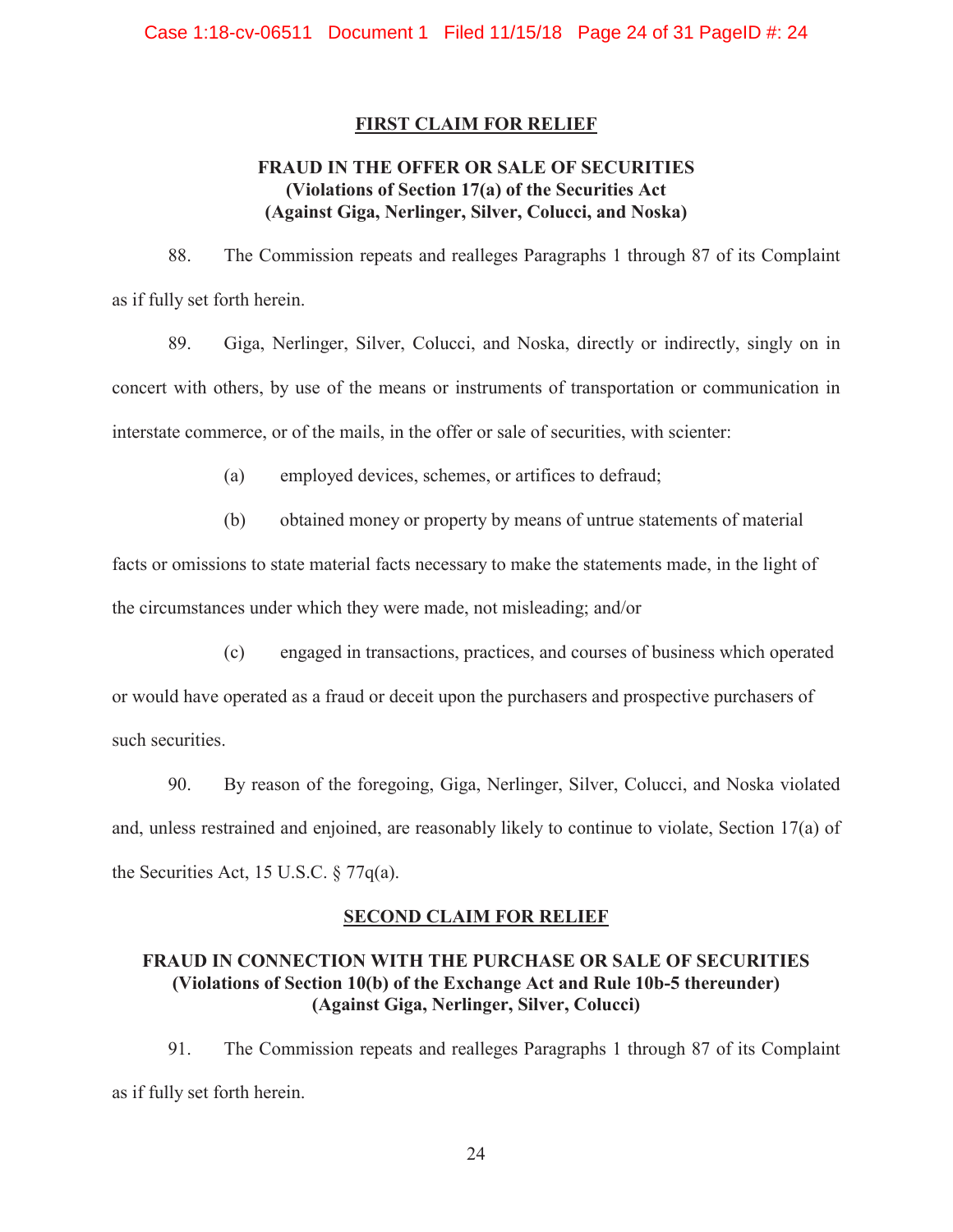#### Case 1:18-cv-06511 Document 1 Filed 11/15/18 Page 25 of 31 PageID #: 25

 means or instrumentalities of interstate commerce, or of the mails, or of the facilities of a 92. Giga, Nerlinger, Silver, and Colucci, directly or indirectly, singly or in concert with others, in connection with the purchase or sale of any security, with scienter, using the national securities exchange:

(a) employed devices, schemes, or artifices to defraud;

(b) made untrue statements of material facts and omitted to state material facts necessary in order to make the statements made, in the light of the circumstances under which they were made, not misleading; and/or

(c) engaged in acts, practices, and courses of business which operated or would have operated as a fraud or deceit upon others.

 unless restrained and enjoined, are reasonably likely to continue to violate, Section 10(b) of the 93. By reason of the foregoing, Giga, Nerlinger, Silver, and Colucci, violated and, Exchange Act, 15 U.S.C. § 78j(b), and Rule 10b-5 thereunder, 17 C.F.R. § 240.10b-5.

### **THIRD CLAIM FOR RELIEF**

# **FRAUD IN CONNECTION WITH THE PURCHASE OR SALE OF SECURITIES (Violations of Section 10(b) of the Exchange Act and Rules 10b-5(a) and (c) thereunder) (Against Noska)**

94. The Commission repeats and realleges Paragraphs 1 through 87 of its Complaint as if fully set forth herein.

95. Noska, directly or indirectly, singly or in concert with others, in connection with the purchase or sale of any security, with scienter, using the means or instrumentalities of interstate commerce, or of the mails, or of the facilities of a national securities exchange: (1) employed devices, schemes, or artifices to defraud; and (2) engaged in acts, practices, and courses of business which operated or would have operated as a fraud or deceit upon others.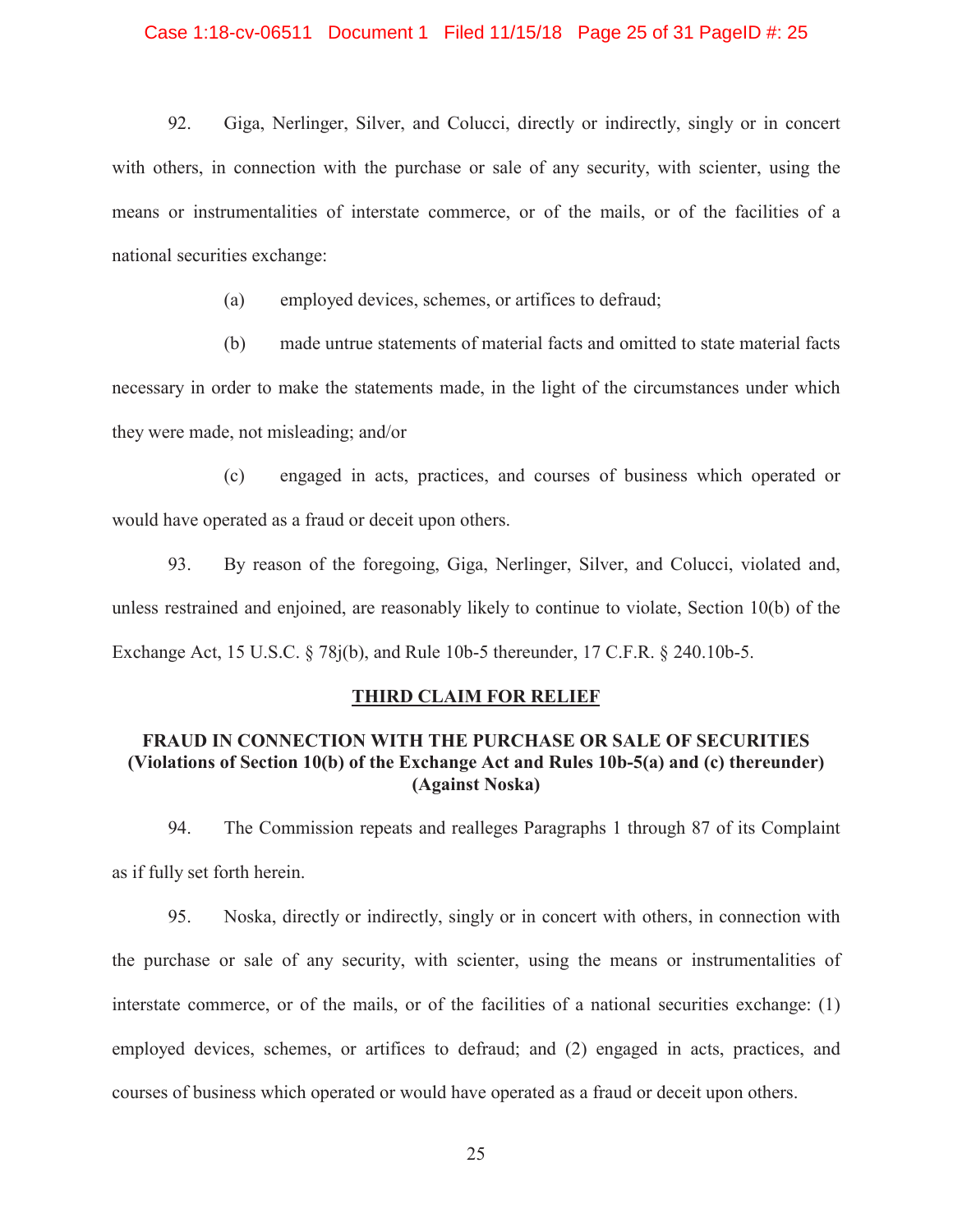Case 1:18-cv-06511 Document 1 Filed 11/15/18 Page 26 of 31 PageID #: 26

96. By reason of the foregoing, Noska violated and, unless restrained and enjoined, is reasonably likely to continue to violate, Section 10(b) of the Exchange Act, 15 U.S.C. § 78j(b), and Rules 10b-5(a) and (c) thereunder, 17 C.F.R. §§ 240.10b-5(a) and (c).

# **FOURTH CLAIM FOR RELIEF**

# **FRAUD IN THE OFFER OR SALE OF SECURITIES FRAUD IN THE OFFER OR SECTION 17(a)(2) of the Securities Act (Against Streiner)**

97. The Commission repeats and realleges Paragraphs 1 through 87 of its Complaint as if fully set forth herein.

 material fact or omissions to state material facts necessary in order to make the statements made, 98. Streiner, directly or indirectly, singly or in concert with others, by use of the means or instruments of transportation or communication in interstate commerce, or of the mails, in the offer or sale of securities, obtained money or property by means of untrue statements of in light of the circumstances under which they were made, not misleading.

99. By reason of the foregoing, Streiner violated and, unless restrained and enjoined, is reasonably likely to continue to violate, Section  $17(a)(2)$  of the Securities Act, 15 U.S.C. §  $77q(a)(2)$ .

### **FIFTH CLAIM FOR RELIEF**

# **FRAUD IN CONNECTION WITH THE PURCHASE OR SALE OF SECURITIES (Violations of Section 10(b) of the Exchange Act and Rule 10b-5(b) thereunder) (Against Streiner)**

100. The Commission repeats and realleges Paragraphs 1 through 87 of its Complaint as if fully set forth herein.

101. Streiner, directly or indirectly, singly or in concert with others, in connection with the purchase or sale of any security, with scienter, using the means or instrumentalities of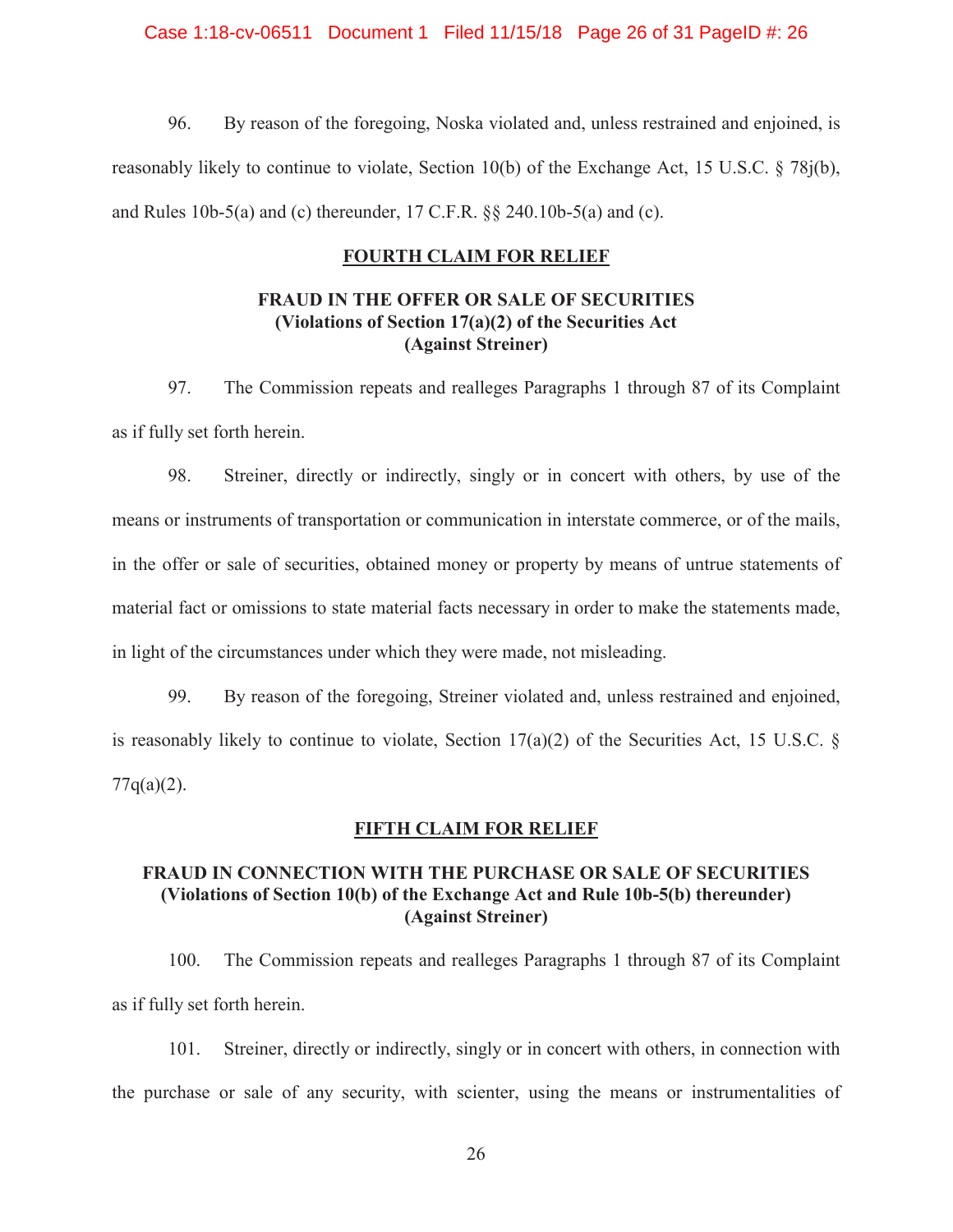#### Case 1:18-cv-06511 Document 1 Filed 11/15/18 Page 27 of 31 PageID #: 27

 interstate commerce, or of the mails, or of the facilities of a national securities exchange, made untrue statements of material facts and omitted to state material facts necessary in order to make the statements made, in the light of the circumstances under which they were made, not misleading.

102. By reason of the foregoing, Streiner violated and, unless restrained and enjoined, is reasonably likely to continue to violate, Section 10(b) of the Exchange Act, 15 U.S.C. § 78j(b), and Rule 10b-5(b) thereunder, 17 C.F.R. § 240.10b-5(b).

# **SIXTH CLAIM FOR RELIEF**

# **AIDING AND ABETTING VIOLATIONS BY GIGA (Violations of Section 17(a)(2) of the Securities Act) (Against Streiner)**

103. The Commission repeats and realleges Paragraphs 1 through 87 of its Complaint as if fully set forth herein.

104. Through conduct described above, Giga violated Section  $17(a)(2)$  of the Securities Act, 15 U.S.C. § 77q(a)(2).

105. Through the conduct described above, Streiner knowingly or recklessly provided substantial assistance to Giga's violation of Section  $17(a)(2)$  of the Securities Act, 15 U.S.C. §  $77q(a)(2)$ .

106. By reason of the foregoing, Streiner aided and abetted and, unless restrained and enjoined, is reasonably likely to continue to aid and abet violations of Section 17(a)(2) of the Securities Act, 15 U.S.C. § 77q(a)(2).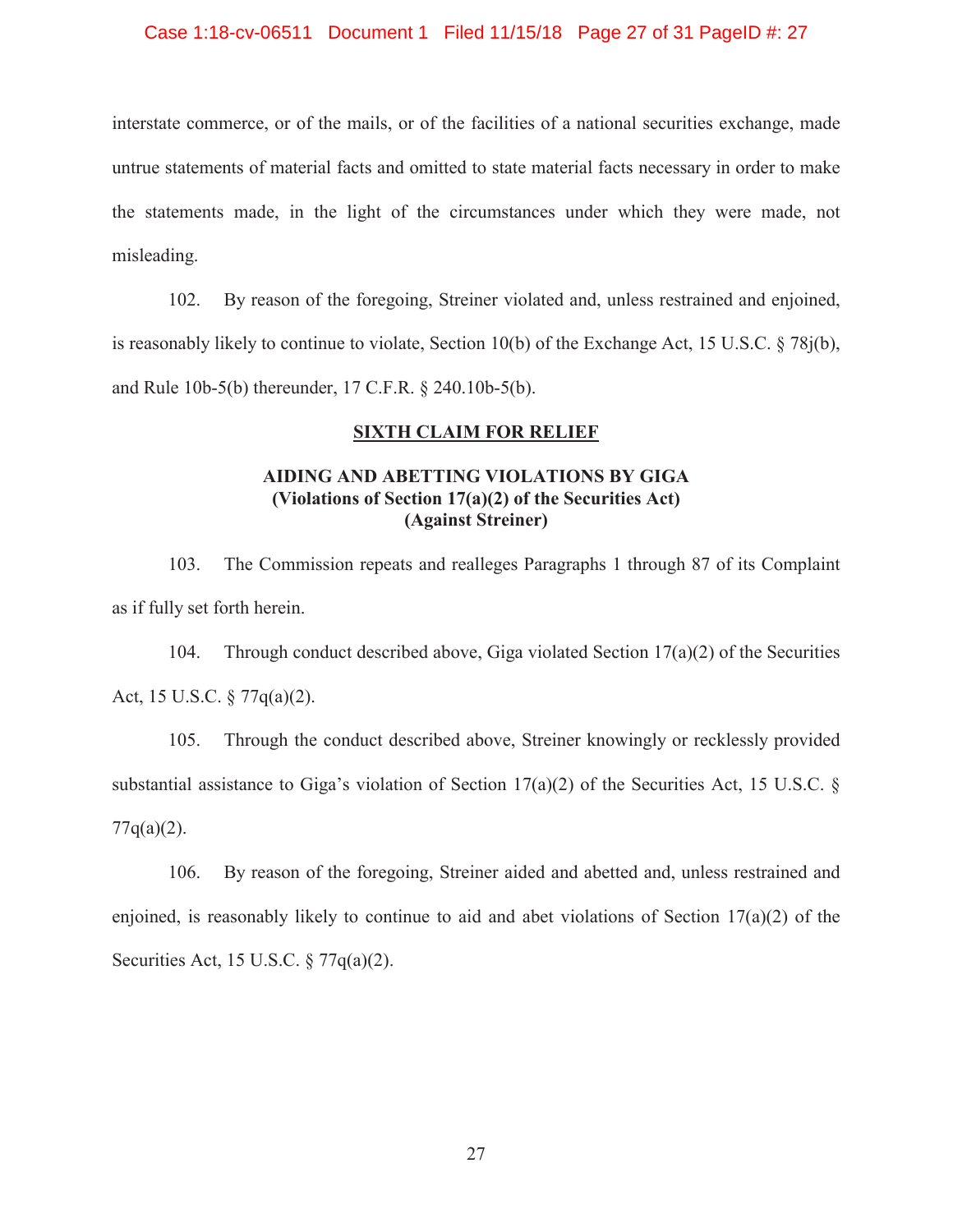### **SEVENTH CLAIM FOR RELIEF**

# **AIDING AND ABETTING VIOLATIONS BY GIGA (Violations of Section 10(b) of the Exchange Act and Rule 10b-5(b) thereunder) (Against Streiner)**

107. The Commission repeats and realleges Paragraphs 1 through 87 of its Complaint as if fully set forth herein.

108. Through conduct described above, Giga violated Section 10(b) of the Exchange Act, 15 U.S.C. § 78j(b), and Rule 10b-5(b) thereunder, 17 C.F.R. § 240.10b-5(b).

109. Through conduct described above, Streiner knowingly or recklessly provided substantial assistance to Giga's violations of Section 10(b) of the Exchange Act, 15 U.S.C. § 78j(b), and Rule 10b-5(b) thereunder, 17 C.F.R. § 240.10b-5(b).

110. By reason of the foregoing, Streiner aided and abetted and, unless restrained and enjoined, is reasonably likely to continue to aid and abet violations of Section 10(b) of the Exchange Act, 15 U.S.C. § 78j(b), and Rule 10b-5(b) thereunder, 17 C.F.R. § 240.10b-5(b).

# **EIGHTH CLAIM FOR RELIEF**

# **SALE OF UNREGISTERED SECURITIES (Violation of Section 5(a) and 5(c) of the Securities Act) (Against Giga)**

111. The Commission repeats and realleges Paragraphs 1 through 87 of its Complaint as if fully set forth herein.

112. No registration statement was filed or in effect with the Commission pursuant to the Securities Act with respect to the securities and transactions described in this Complaint and no exemption from registration exists with respect to these securities and transactions.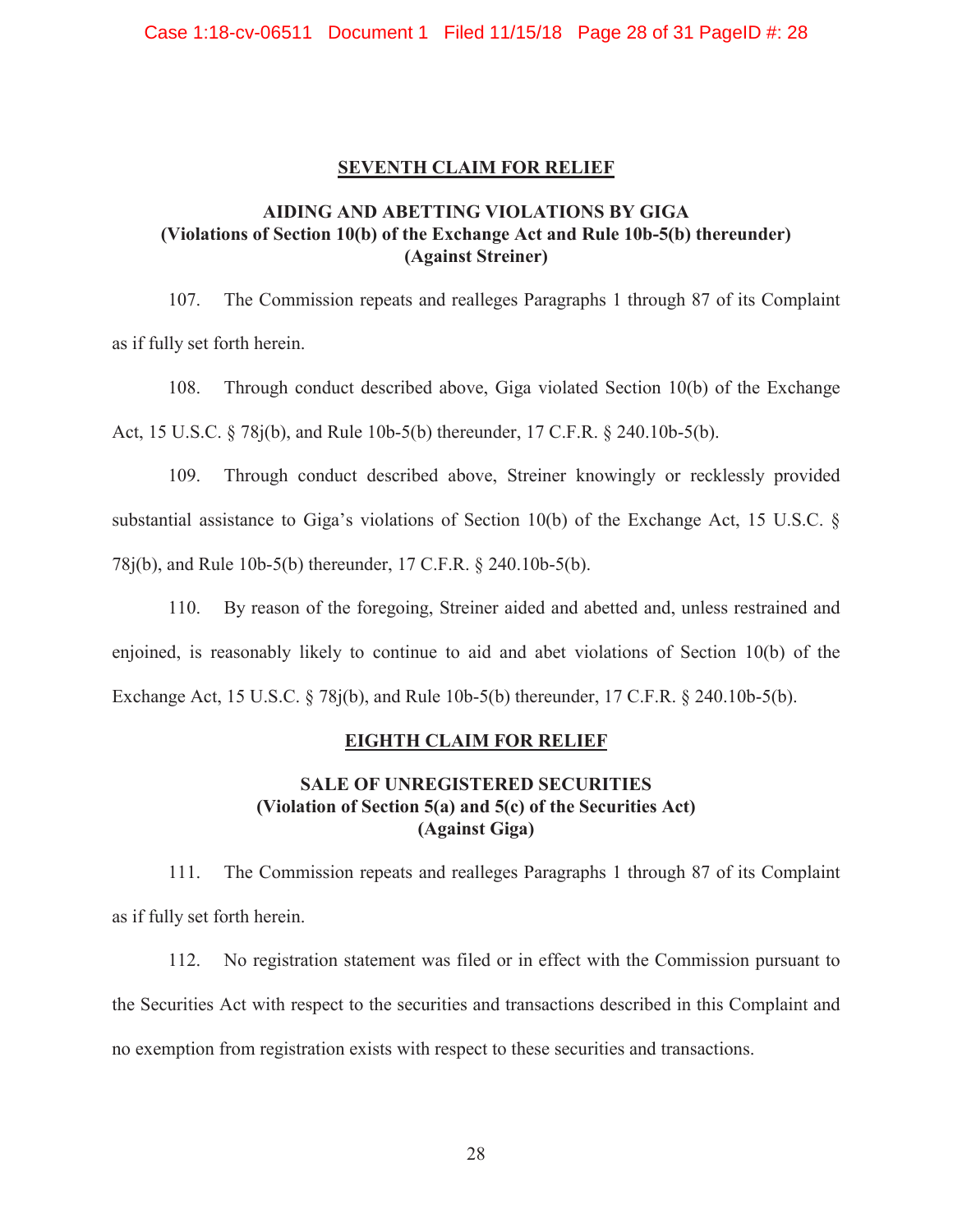#### Case 1:18-cv-06511 Document 1 Filed 11/15/18 Page 29 of 31 PageID #: 29

 indirectly: (a) made use of the means or instruments of transportation or communication in interstate commerce, or of the mails, to offer to sell or to sell securities, through the use or medium of a prospectus or otherwise; (b) carried securities or caused such securities to be carried 113. From no later than July 2013 until at least October 2017, Giga directly and through the mails or in interstate commerce, by any means or instruments of transportation, for the purpose of sale or for delivery after sale; and (c) made use of the means or instruments of transportation or communication in interstate commerce or of the mails to offer to sell or offer to buy securities through the use or medium of any prospectus or otherwise, without a registration statement having been filed or being in effect with the Commission as to such securities.

 reasonably likely to continue to violate, Sections 5(a) and 5(c) of the Securities Act, 15 U.S.C. §§ 114. By reason of the foregoing, Giga violated and, unless restrained and enjoined, is 77e(a) and 77e(c).

### **PRAYER FOR RELIEF**

**WHEREFORE**, the Commission respectfully requests the Court enter a Judgment:

**I**.

Finding that Defendants violated the securities laws and rules promulgated thereunder as alleged against them herein.

### **II.**

Permanently restraining and enjoining Defendants, their officers, agents, servants, employees, and attorneys, and those persons in active concert or participation with them who receive actual notice of the injunction by personal service or otherwise, and each of them, from violating: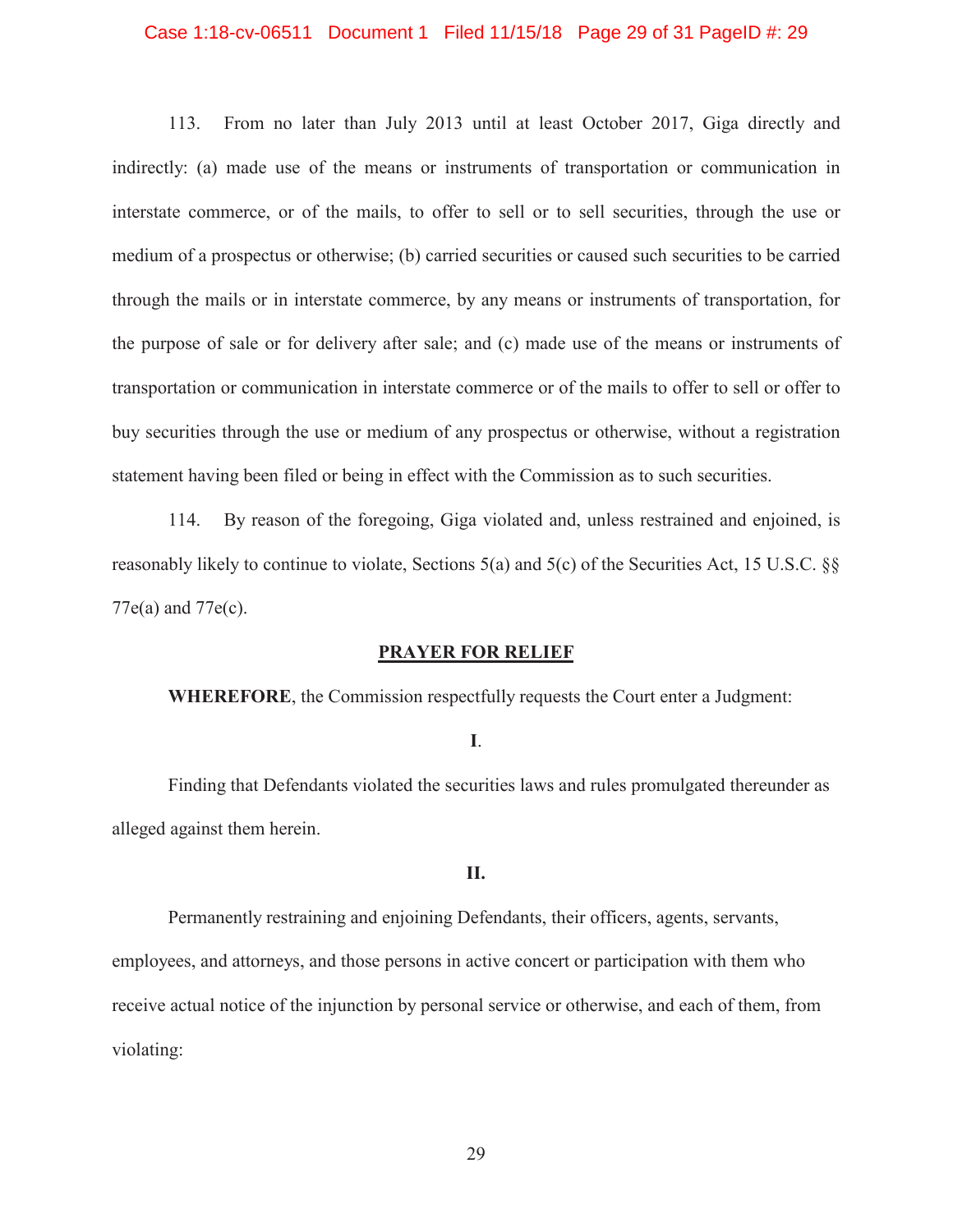- Section 17(a) of the Securities Act, 15 U.S.C.  $\S 77q(a)$ ; Section 10(b) of the Exchange Act, 15 U.S.C. § 78j(b), and Rule 10b-5 thereunder, 17 C.F.R. 240.10b-5, as to Giga, Nerlinger, Silver, and Colucci;
- Section 17(a) of the Securities Act, 15 U.S.C.  $\S 77q(a)$ ; Section 10(b) of the Exchange Act, 15 U.S.C. § 78j(b), and Rules 10b-5(a) and (c) thereunder, 17 C.F.R. §§ 240.10b-5(a) and (c), as to Noska;
- Section 17(a)(2) of the Securities Act, 15 U.S.C.  $\S 77q(a)(2)$ ; Section 10(b) of the Exchange Act, 15 U.S.C. § 78j(b), and Rule 10b-5(b) thereunder, 17 C.F.R. 240.10b-5(b), as to Streiner (both directly and as an aider-and-abettor); and
- Sections 5(a) and 5(c) of the Securities Act, 15 U.S.C.  $\S$  77e(a) and 77e(c), as to Giga.

#### **III.**

 Ordering Nerlinger, Silver, Colucci, Noska, and Streiner to pay civil monetary penalties pursuant to Section 20(d) of the Securities Act, 15 U.S.C. § 77t(d), and Section 21(d) of the Exchange Act, 15 U.S.C. § 78u(d).

### **IV.**

Ordering Nerlinger to disgorge any ill-gotten gains obtained as a result of the acts or courses of conduct alleged in this Complaint, plus prejudgment interest thereon.

#### **V.**

Retaining jurisdiction of this action in accordance with the principles of equity and the Federal Rules of Civil Procedure in order to implement and carry out the terms of all orders and decrees that may be entered, or to entertain any suitable application or motion for additional relief within the jurisdiction of this Court.